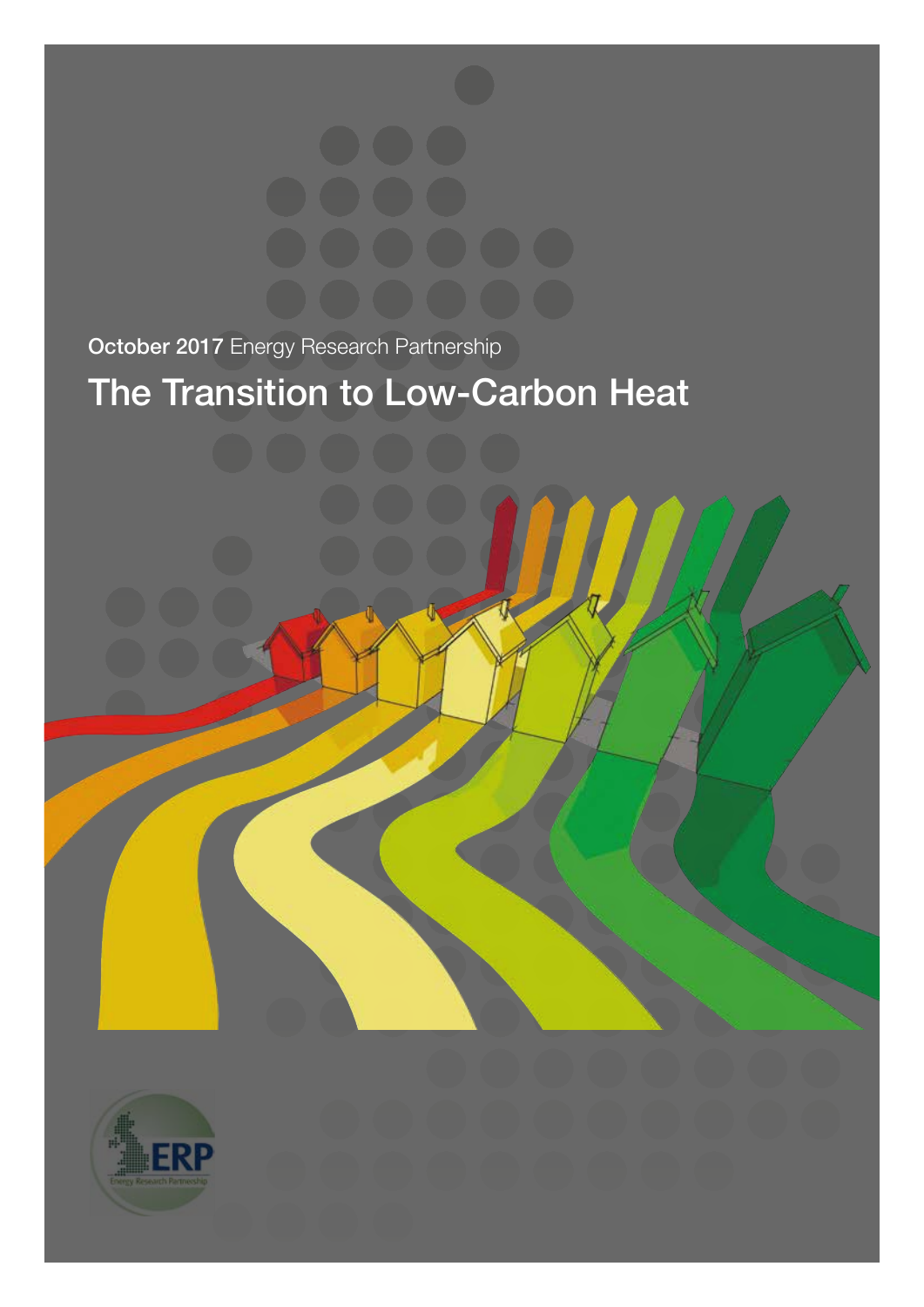## « The Energy Research Partnership

The Energy Research Partnership is a high-level forum bringing together key stakeholders and funders of energy research, development, demonstration and deployment in Government, industry and academia, plus other interested bodies, to identify and work together towards shared goals.

The Partnership has been designed to give strategic direction to UK energy innovation, seeking to influence the development of new technologies and enabling timely, focussed investments to be made. It does this by (i) influencing members in their respective individual roles and capacities and (ii) communicating views more widely to other stakeholders and decision makers as appropriate. ERP's remit covers the whole energy system, including supply (nuclear, fossil fuels, renewables), infrastructure, and the demand side (built environment, energy efficiency, transport).

The ERP is co-chaired by Prof John Loughhead, Chief Scientific Advisor at the Department of Energy and Climate Change and Dr Martin Grant, CEO Energy, Atkins. ERP is supported through members' contributions.

## ERP MEMBERSHIP

#### Co-Chairs

Prof John Loughhead FREng Dr Martin Grant FREng

#### **Mamhare**

Dr Julian Allwood Carl Arntzen Dr Peter Bance Prof Philip Blythe Tom Delay Ian Funnell Dr Ron Loveland Kathryn Magnay Margaret McGinlay Ali Nani Philip New Rob Saunders Jason Shipstone Philip Sellwood Marta Smart Alan Thomson Prof Jim Watson David Wright

#### **Observers**

Dr David Joffe Andrew Wright Chief Scientific Advisor Chief Executive Officer – Energy

Reader in Engineering Managing Director Entrepreneur in Residence Chief Scientific Advisor Chief Executive Managing Director, Power Systems Energy Advisor to Welsh Government Head of Energy Director, Energy & Clean Technology Managing Director Chief Executive Officer Head of Energy Head of R&D Chief Executive Officer Head of Partnership Funding Director, Global Leader Energy Systems **Director** Director, Electricity Transmission Asset Management

Head of Modelling Finance Director

**BEIS** WS Atkins PLC

University of Cambridge Bosch Thermotechnology Ltd Origami Energy Ltd DfT Carbon Trust ABB Limited Welsh Government EPSRC Scottish Enterprise Turquoise International Energy Systems Catapult Innovate UK Drax Power Limited Energy Saving Trust **SSE** Arup UK Energy Research Centre National Grid

Committee on Climate Change **Ofgem** 

# THE ENERGY RESEARCH PARTNERSHIP REPORTS

ERP Reports provide an overarching insight into the development challenges for key low-carbon technologies. Using the expertise of the ERP membership and wider stakeholder engagement, each report identifies the challenges for a particular cross-cutting issue, the state-of-the-art in addressing these challenges and the organisational landscape (including funding and RD&D) active in the area. The work seeks to identify critical gaps in activities that will prevent key low-carbon technologies from reaching their full potential and makes recommendations for investors and Government to address these gaps.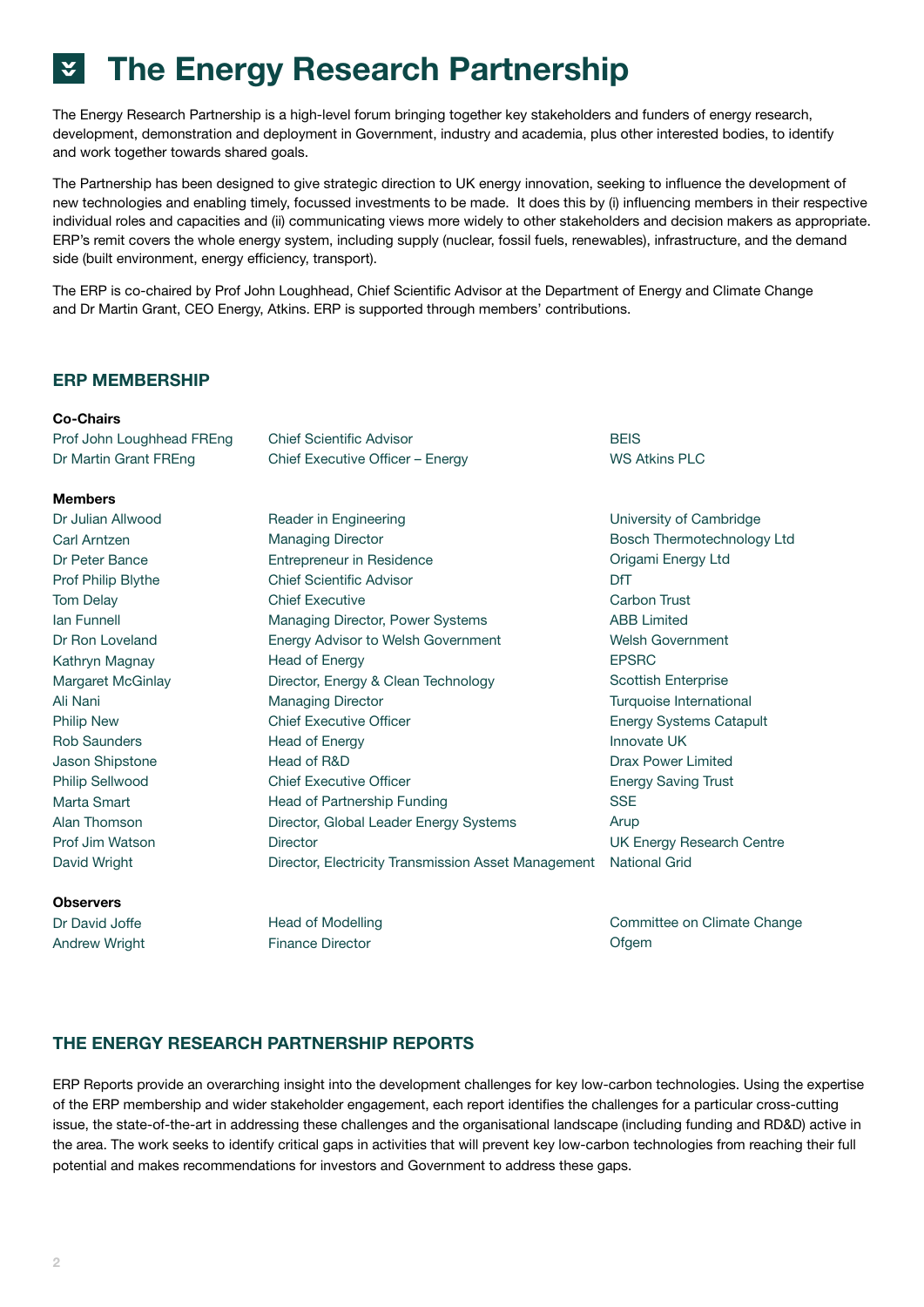# **Contents**

| Summary: The Transition to Low-Carbon Heat |                                    |                 |
|--------------------------------------------|------------------------------------|-----------------|
| <b>Conclusions and Recommendations</b>     |                                    | <b>57</b>       |
|                                            | <b>Introduction</b>                | 8               |
| $\overline{2}$                             | Options, resources and constraints | 12 <sub>2</sub> |
| 3                                          | Finance: Costs of heating options  | 18              |
| 4                                          | Governance                         | 24              |

This project was guided by a steering group, listed below. The views in this report are not the official point of view of any organisation or individual involved and do not constitute government policy.

#### ERP Analysts

Richard Heap & Simon Cran-McGreehin Energy Research Partnership

#### Steering Group

| Carl Arntzen (Chair) | <b>Bosch Thermotechnology</b>  |
|----------------------|--------------------------------|
| Olivia Absalom       | <b>BEIS (observer)</b>         |
| Joseph Cosier        | <b>Energy Saving Trust</b>     |
| <b>Steven Cowan</b>  | <b>Atkins</b>                  |
| <b>Sarah Deasley</b> | <b>Frontier Economics</b>      |
| <b>Jeff Douglas</b>  | <b>Energy Systems Catapult</b> |
| Chris Jofeh          | Arup                           |
| <b>Keith MacLean</b> | Independent / UKERC            |
| Janet Mather         | <b>National Grid</b>           |
| Simon Messenger      | <b>Energy Saving Trust</b>     |
| Mark Thompson        | Innovate UK                    |
| Kathleen Robertson   | <b>Scottish Government</b>     |
| <b>Amber Sharick</b> | <b>UKERC</b>                   |
| <b>Ron Loveland</b>  | <b>Welsh Government</b>        |

Additional funding was kindly provided by ERP Members and external parties to support wider engagement for the project. We would like to thank the organisations for their support, with special thanks to Mike Foster, Isaac Occhipinti, Huw Sullivan, Stuart Easterbrook, Andy Lewis, James Higgins, Sarb Bajwa.

#### Additional Sponsors

Bosch **Cadent** Energy Saving Trust Energy & Utilities Alliance EUA **BEIS SGN** Innovate UK Institution of Gas Engineers & Managers IGEM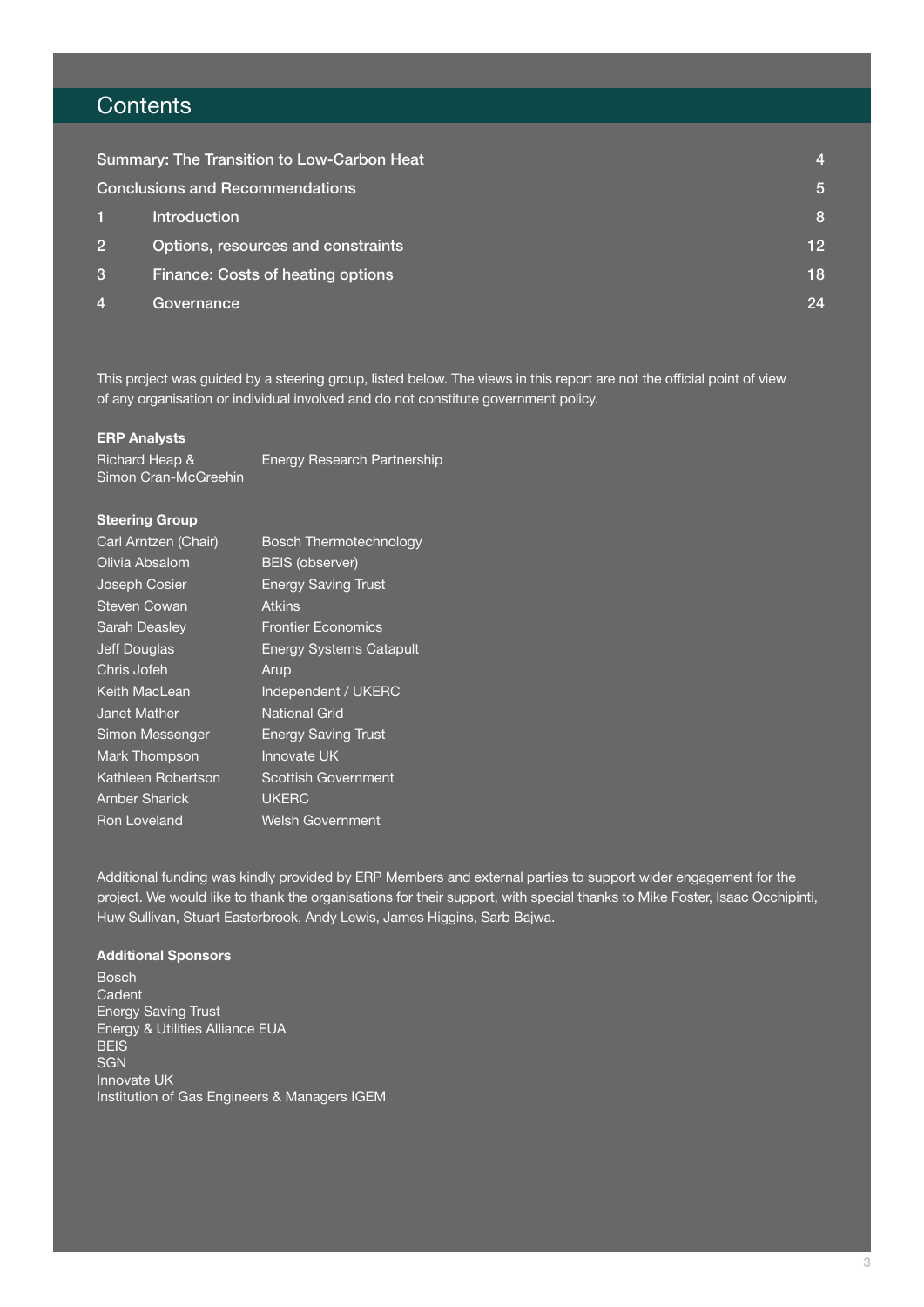# **Summary: The Transition to Low-Carbon Heat**

If the UK is to meet its carbon targets in 2050 of 80% reduction in Greenhouse Gas Emissions, and beyond, we will have to change how we heat our homes and buildings, and the energy used for industrial heat. Supplying Natural Gas or oil directly into homes will no longer be possible and will have to be replaced by either a decarbonized alternative such as hydrogen or bio-gas, or by an electric heating option or heat network.

But it is not a simple choice of one option or the other, as each option presents challenges, which could limit the extent they can be deployed and where. A combination of options is likely to be required, as one option may not dominate in the way that Natural Gas currently does.

The scale of the challenge should not be underestimated. Each of the heating options, and combinations of options, will affect how the energy system operates and how the energy networks are configured, or need reinforcing. Almost all households and buildings will be affected, requiring appliances to be changed and possibly the internal pipework. Measures to reduce overall energy demand in buildings will be an essential part of delivering a cost-effective transition.

The social aspects of the transition are likely to be as challenging as the technical. The capital investment in the transition means that most of the available options will be at a higher cost than the current gas system. Each choice available to a consumer will have a different cost profile, and may affect the energy networks, potentially adding to the costs. Changes to the gas supply means that consumers risk having to scrap an appliance they only recently installed.

Timing is crucial and preparations need to begin now for an efficient transition, to enable investments and develop business models, over the next thirty years. Long investment cycles mean that industry needs clear signals as to where to apply its resources.

## Preparing now to deliver an efficient transition

The transition to a decarbonised heat system, will require coordinating and enabling investments in homes and across the energy sector, whilst avoiding unnecessary costs. Clear long-term plans and signals will be needed to enable informed decisions. Understanding the potential to decarbonise the gas network should be a priority, but until there is clarity about the feasibility, costs and availability of Carbon Capture and Storage (CCS), it presents several risks, which could make the transition considerably more expensive. Reducing these risks requires supporting investments now, in order to develop and deploy a range of options. Some are 'no regrets' that can already be deployed, such as in off-gas areas, others will provide options that could reduce costs and mitigate risks.

Early engagement with the public will be vital to help design policies, products and communication programmes. A clear, national narrative will be needed that brings together the various aspects of the transition, including the overall need to move to new heating systems, operational concerns, and financing mechanisms. A combination of regulatory and financial packages will need to be developed to encourage consumer uptake and ensure timely upgrading of the energy networks and infrastructure. A trustworthy advisory service will be needed to provide consumers with an independent source of information.

A decision-making framework will be required to determine which options should be deployed across the country and where. Investment decisions will need to be aligned with local and national interests and with other energy sectors. Synergies or competition for resources may come from changes in the transport sector and industry. Optimising the design of networks and the energy system, and securing investment, will require long-term planning, supported by clear policy guidance.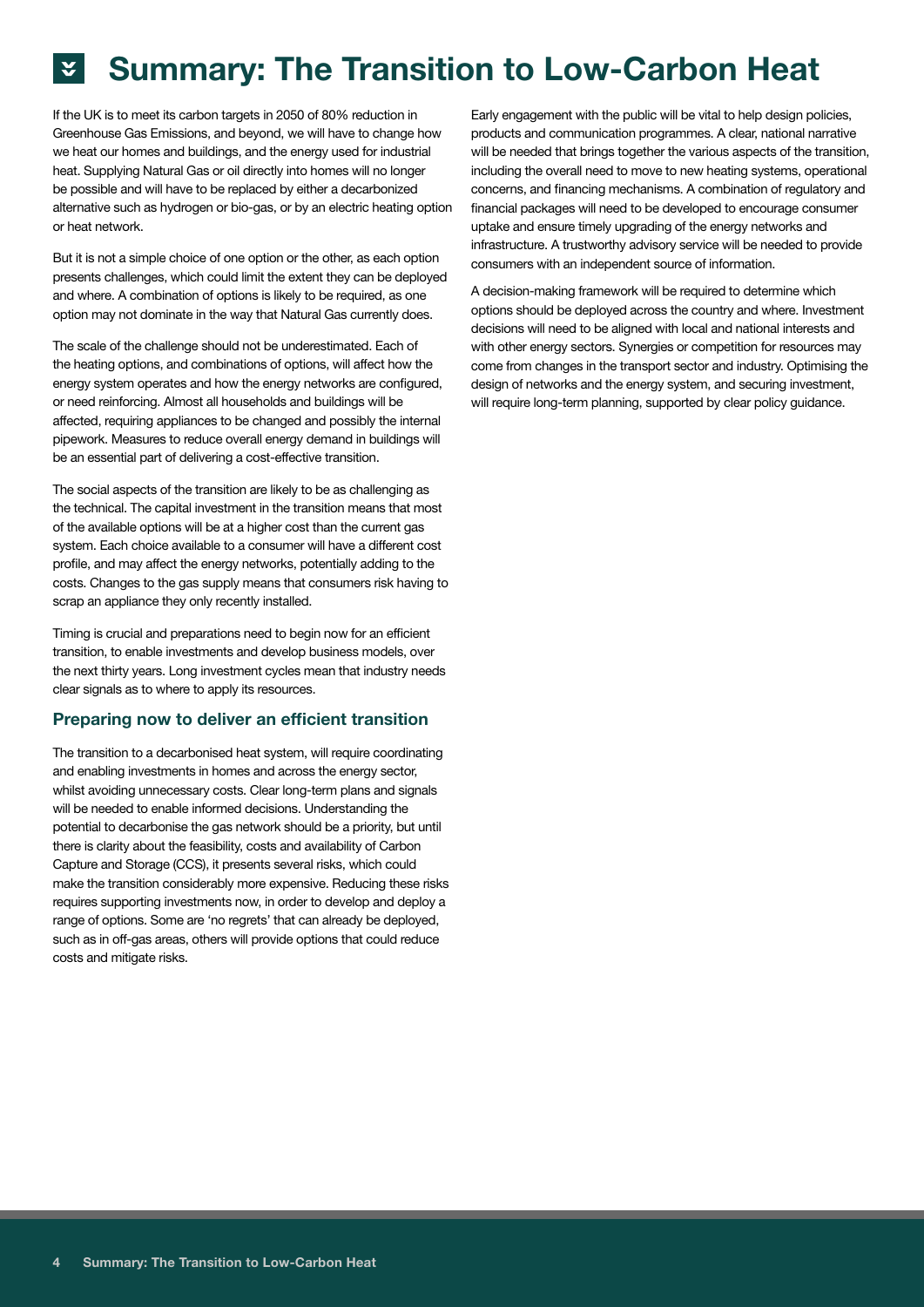# **Conclusions and Recommendations**

The report makes recommendations on three key aspects of the transition, that will need to be addressed to reduce the risks and costs, and deliver an effective and coordinated decarbonisation of heat.

1. Several low-carbon heating options need to be pursued in parallel now. Early in 2020s, critical actions and decisions will need to be taken, by Government, to avoid closing-off options, undermining their potential, or increasing their costs.

- Determining the extent to which hydrogen could be used to decarbonise the gas system, is critical. In addition to the regulatory aspects, understanding is needed of deployment rates, skills and costs.
- Carbon Capture and Storage (CCS) is essential to enable the deployment of hydrogen. Government needs to address barriers to enable a CO $_{\textrm{\tiny{2}}}$  transport system and suitable storage sites to be secured.
- A Government supported programme to demonstrate and trial key technologies is needed now, to better understand their technical, social and operational aspects. Public and private sectors innovation funding is needed to trial hybrid heat pumps, bio-Synthetic Natural Gas (bio-SNG), heat storage technologies and new retrofit energy efficiency measures.
- No and low-regrets options should be supported now, particularly in off-gas areas where fewer options are available.
- High efficiency standards for new-buildings need to be set and enforced by Government. Very low energy bills offer a quick pay-back and the buildings will require no further modification to decarbonise.
- Government needs to develop a robust retrofit energy efficiency programme for existing buildings to reduce the overall cost of the transition.

A priority for heat is to determine the extent to which the gas network can be decarbonized by 2050, using hydrogen, bio-SNG and/or bio-methane. Critical to this is understanding the resource availability of bio-SNG and bio-methane, as well as the potential and costs of hydrogen, including the regulatory and safety aspects, the logistical challenges of converting all appliances, building the production, storage and import facilities, and identifying future sources of zero-carbon hydrogen. The investment by BEIS of £25 million to investigate its potential and run trials, is an important step towards informing an early decision.

CCS will be essential to secure investment in the widespread deployment of hydrogen. Equally, large-scale hydrogen production could provide a cost-effective and practical means to enable CCS. A CO<sub>2</sub> transport network will be needed and storage sites de-risked, to take the carbon emissions from producing hydrogen from natural gas. Hydrogen could be produced from electricity, but it currently presents higher risks, as the costs and volumes produced are uncertain. CCS will also benefit other options, including power generation and potentially delivering negative emissions when used with bio-energy. The absence or delay of CCS will radically change which options can be deployed, and could lead to increased costs and greater disruption to services.

However, waiting for a decision on hydrogen, and understanding the extent to which the gas system can be decarbonized, is not an option. Other 'no regrets' options can be deployed now that will not conflict with the potential decarbonisation of the gas system, including energy efficiency measures and deploying low-carbon options in off-gas areas.

Trials of other heating systems need to be supported, to provide options for the future energy system. These need to explore not only the operational aspects, but, importantly, provide better understanding of the social, financial and logistical challenges of deployment.

Availability of bioenergy for heating needs to be better understood. Demands from the power, transport and industry sectors, driven by best-use hierarchy could significantly reduce the potential of this option.

New-buildings are likely to represent 10-25% of properties in 2050<sup>1</sup>, and should be designed so they do not need to be connected to the gas network. Enforcing high efficiency standards now, will allow low-cost heating and hot water options to be installed and avoid expensive retro-fits over the next 30 years. The overall cost and payback times are likely to be lower than for a heat pump or for connecting to a gas or heat network.

A demand reduction programme will make all options easier. The challenge is to reduce costs so that deeper reductions in energy demand can be cost effective, with business models for deploying it, and developing techniques to make it quicker and easier to install. The business case should consider the total cost to the owner/ consumer, as an improved thermal performance can not only reduce the amount of energy consumed, but may allow an alternative, lowercost heating system to be used.

Intra-day thermal storage (available now) could be co-ordinated to reduce winter peak demand; inter-seasonal thermal storage (being developed) could reduce required network capacity and use of highprice winter fuel.

<sup>1</sup> ERP 2016 Heating Buildings & National Grid FES 2017 – depends on build rate and population growth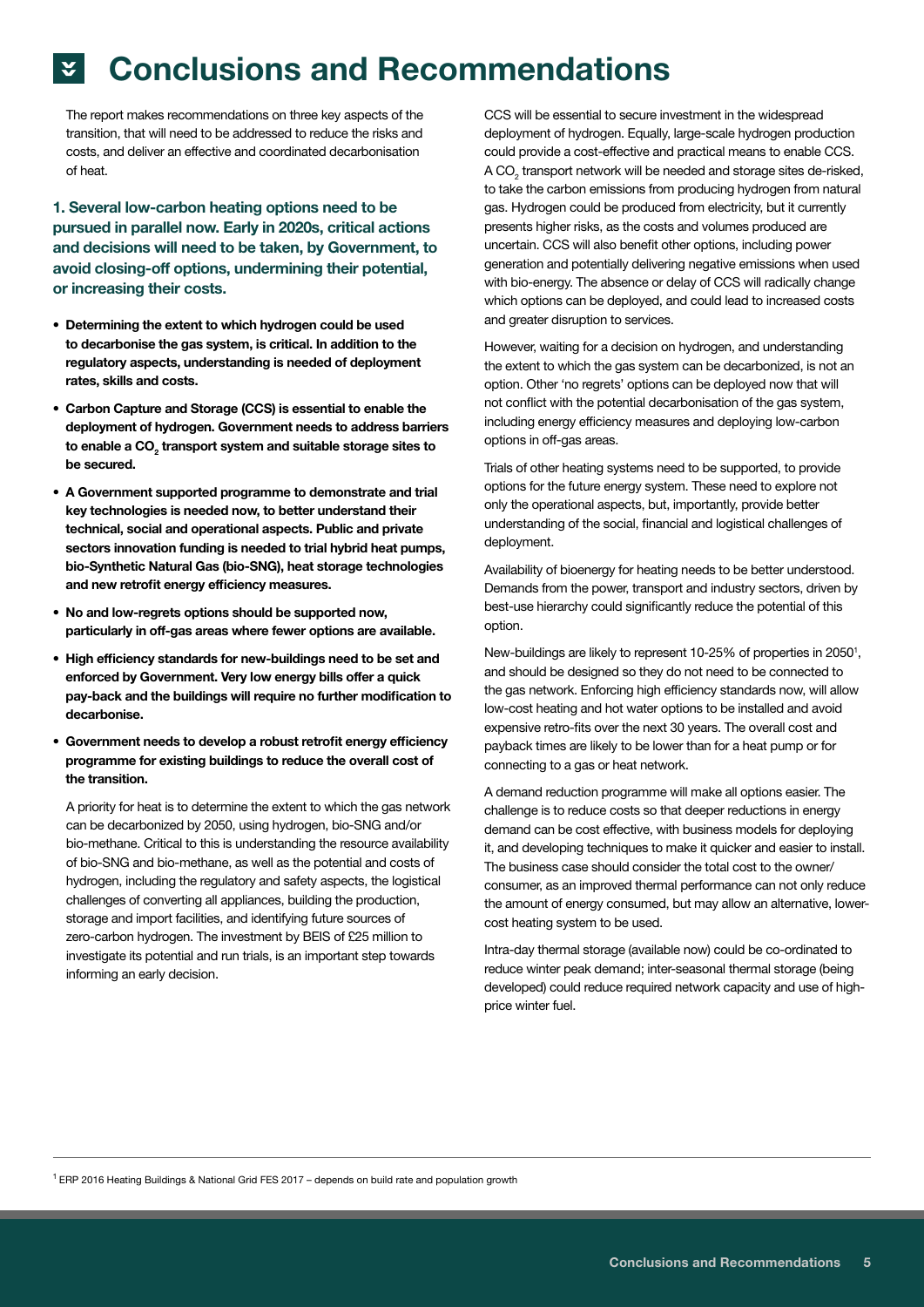2. Addressing the social aspects of the transition needs to be a priority and requires early engagement with the public, alongside the development and coordination of financial policies, incentives, regulations and business models. These need to facilitate informed choices, deter inefficient decisions, and to distribute costs appropriately between customers and over time.

- Engagement with the public will be crucial and needs to start now, to inform the development and deployment of each option and to inform the development of finance policies and business models.
- The narrative on providing heating and hot water needs to change to recognise that costs will increase, whether paid for by tax or energy bills.
- Energy efficiency should be pursued to deliver cost-effective emissions reductions, and promoted to customers as a means of controlling the costs of options, especially those with higher fuel costs.
- Government should decide how to address distributional impacts of cost differences.
- Government and Ofgem should prioritise the design of new financing mechanisms and market structures to manage costs.

The cost of providing heat will increase, either directly through costs of fuel and equipment, or indirectly through the need for ancillary services (energy storage, communication and control system), system upgrades (networks, transmission and generation) or demand reduction (insulation and energy efficiency measures). Demand reduction measures will be important to manage the overall cost of the transition.

Costs are likely to differ geographically/regionally, with customers potentially facing substantial increases in costs. Policies and financial incentives may have to be area focused to enable uptake, facilitate informed choices, deter inefficient decisions and avoid choices that could be disruptive to the energy networks. Failure to do so could lead to additional costs through upgrading of other energy networks as well.

Industrial and commercial customers are also likely to be affected by cost distribution issues. Local and national policies will need to be aligned to address these issues.

Temporal distribution of costs will also need to be addressed. For example, where hydrogen replaces natural gas in the gas network, the first customers to transition will bear the higher costs for longer than the last movers; a customer on one network may convert 15 years before another network. Socialising these costs would reduce the impact, but decisions would have to be made as to how this should be done and who would bear the costs. This is distinct from the current costs inequities between on-gas and off-gas customers; for the latter, the options are limited and the cost of extending the gas network prohibitive.

Variations in the cost profiles for each option means decisions will be need as to how the costs will be co-ordinated (e.g. through policy instruments, incentives, energy bills), recovered (e.g. taxation, regulated network costs, or competitive retail energy costs) and distributed (e.g. at-cost to each customer or socialised).

3. A long-term strategy is needed for how the transition will be managed, which engages with the public and brings together and coordinates the diverse range of interested parties, and sets out a clear decision-making framework.

- The strategy needs to integrate decisions on energy for heat with those for transport, industry and power generation.
- A heat delivery body should be formed to facilitate the decision-making processes and coordinate national, local and commercial decision making.
- Early engagement with the public will be crucial as will a clear narrative

A heat delivery body would help align the regulatory requirements, local and national priorities and mobilise the commercial and industrial investment. Regulators, DNOs, GDNs, TSO, appliance industry, local and regional government, central and devolved governments and NIC need to be coordinated and adequately resourced to enable effective delivery of a heat strategy. An uncoordinated approach could lead to costly duplication of effort, delays in meeting targets and undermine the confidence of industrial investment.

A heat strategy needs to integrate with strategies for buildings (new and retrofit), transport, industry and wider energy policy. Determining best use will be important for constrained energy supplies, such as bioenergy. Benefits will also derive from coordinated development and upgrading of energy infrastructure and networks, to meet the demands of both heat and transport.

Consumers will need to be involved at an early stage in the transition to inform and enable planning as to appropriate measures to take and to develop the marketing for the various options. In areas where hydrogen is introduced, consumers could purchase appliances that become stranded, if 'hydrogen ready' boilers are not available in advance. A lack of early information in an area designated for hydrogen, could mean consumers choose to make a large investment in a low-carbon option, for example a heat pump supported by the RHI, only to find that a simpler, low cost alternative was being provided. The cost of these stranded assets could also be significant. A trustworthy advisory body will also be required to provide independent advice on the various options and their costs.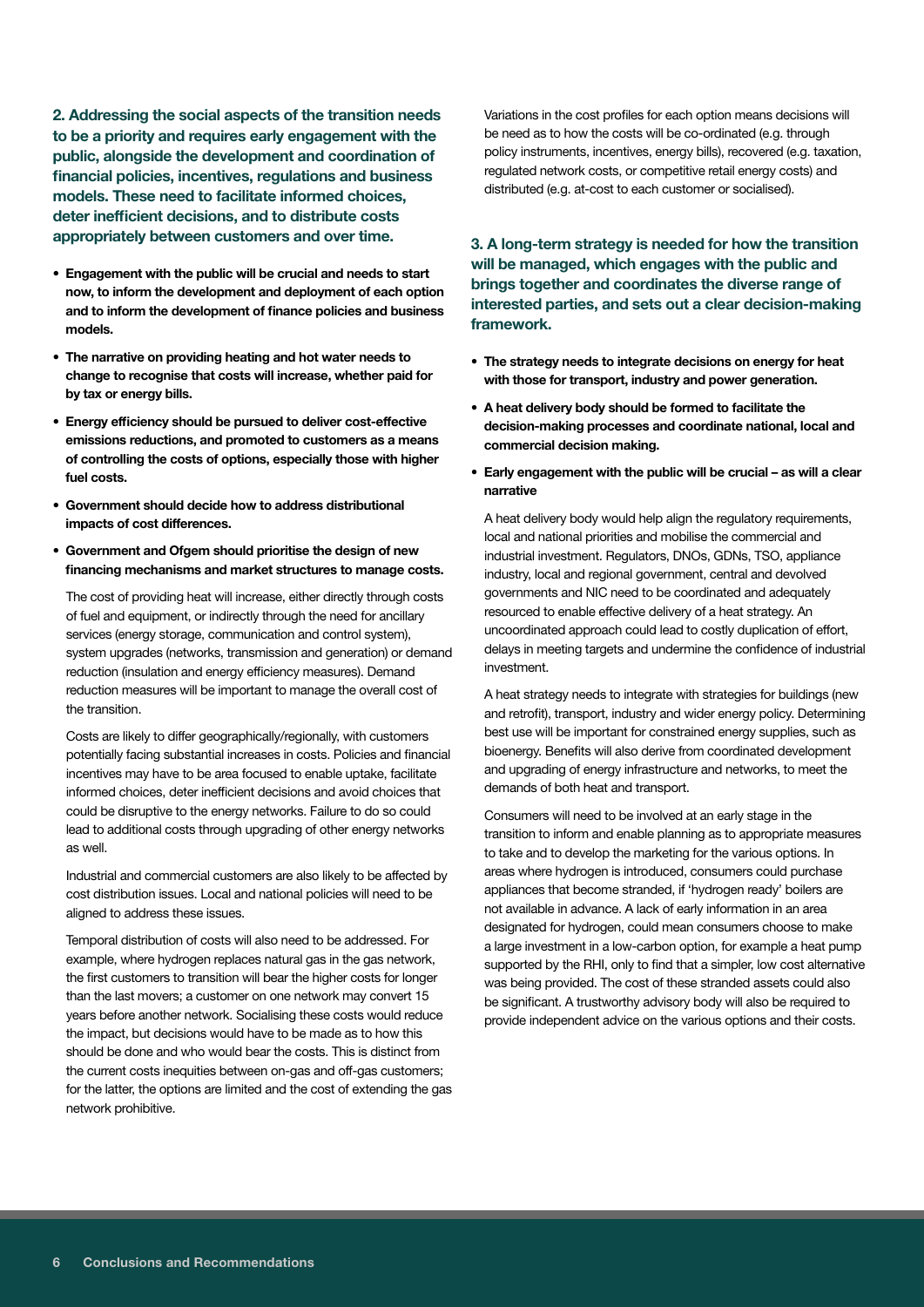

Figure S1 Roadmap for decarbonising heat. Several options will need to be deployed to achieve the objectives. Clarity about the potential of hydrogen is needed in the early 2020's as it will define how the energy system develops. Policy and regulatory decisions (white boxes) are needed to enable the transition. Key enabling actions (orange boxes) will improve decision making and reduce costs. Other heat options (green arrows) need to deploy and develop in parallel.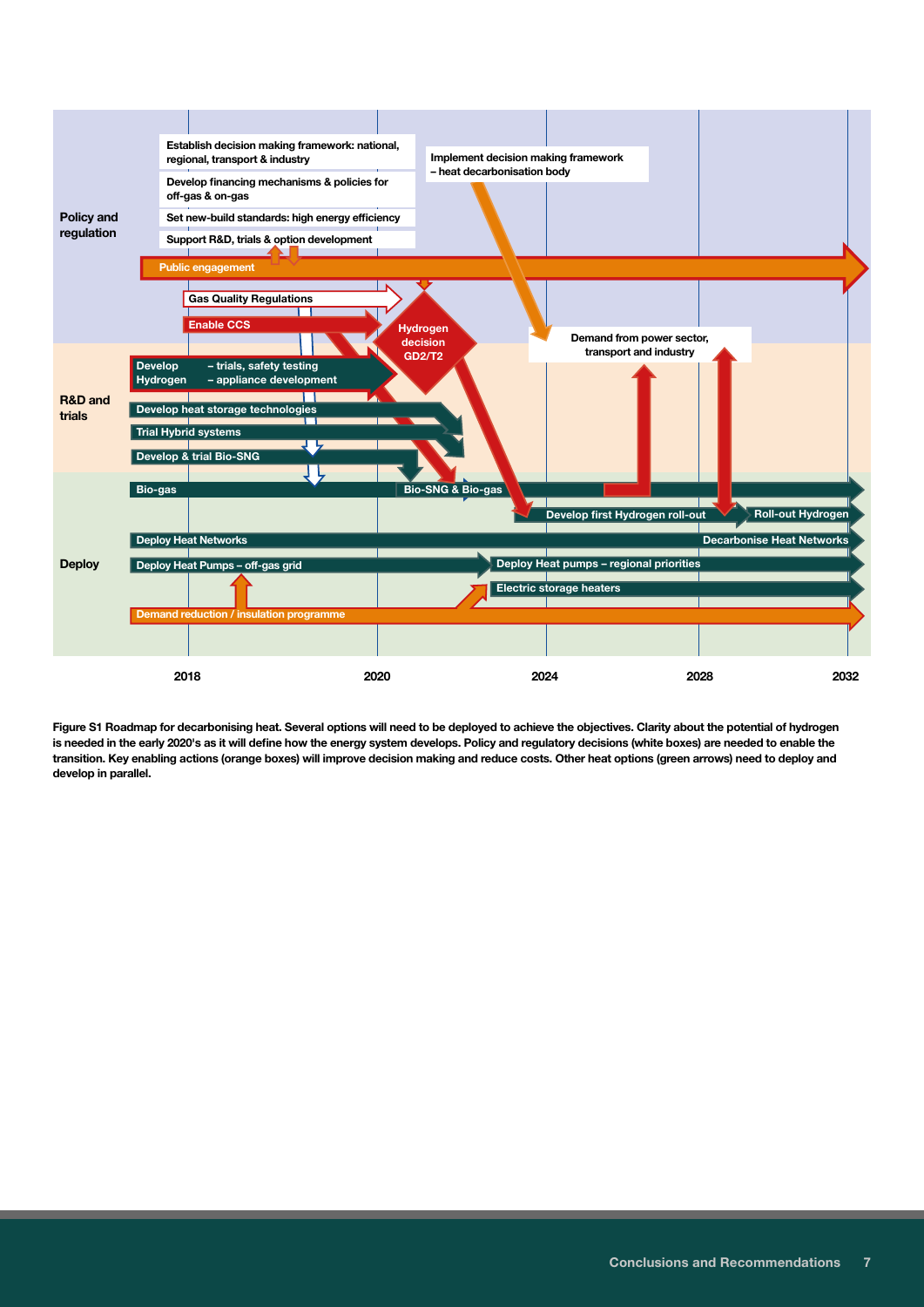# 1 Introduction

Domestic and commercial heat account for about a quarter of UK emissions. The Committee on Climate Change (CCC) advises that if the UK is to meet its 2050 target of 80% reduction in Greenhouse Gas emissions, it will be almost impossible without the near complete decarbonisation of heat<sup>2</sup>. This will mean that Natural Gas, which provides heating for over 85% of homes will have to be replaced with either a decarbonized gas, or an electric heating option.

A range of options to decarbonise heat are available or in development. However, the practicalities and implications of delivering these are becoming increasingly clear, along with recognition that the social and financial aspects of the transition will be an important factor in its success. The expectation that electric heat pumps will be the primary technology, as proposed by the 2013 Heat Strategy, is being challenged, as the expense and practicalities of deploying them are being realised.

Heat networks are being rolled out, offering a potentially efficient means of delivering heating for areas with sufficient population density. Efficiency could improve further if a Combined Heat and Power (CHP) unit is used, as long as the energy supply can be decarbonized. However, social factors affect their uptake in residential heating, with the need to ensure the customer is getting a competitive price. Retrofitting heat networks will also require a quaranteed market, but would also require digging up roads and new pipe work into customer's homes.

Other options that are in development and coming to the fore, particularly hydrogen and bio-gas<sup>3</sup>, which could play significant roles, but gaps remain in our understanding of them. For bio-gas, questions remain about overall supply, and its best use in the energy system, and how to capture its potential to deliver negative emissions<sup>4</sup>. Uncertainties about the safety of hydrogen is being addressed by the BEIS funding, and subsequent trials and developments will clarify deployment rates and logistics, and costs<sup>5</sup>. It may therefore be early 2020's before there is clarity about their potential.

Tentative investments are being made by parts of the industry to help inform the developments of hydrogen and biogas. But this uncertainty about their potential is creating a hiatus in policy on heat, leaving the industries involved uncertain as to the technologies and infrastructure to invest in. In off-gas regions, hydrogen will not be an option, so other options will need to be deployed. Heat networks, preferably with CHP units, could be deployed without being incompatible with the decision on hydrogen. With a risk that there may be limits on the extent that hydrogen or bio-gas could be deployed, keeping other options open would reduce the future costs.

The transition to decarbonised heat will occur alongside other major changes in the energy system. Transport, industry and the power sector will be looking at similar energy sources, and changes in the way electricity is generated, with increasing variability, will place additional pressures on how the system is configured.

This report explores the timelines for the transition to decarbonised heat and sets out the issues that need to be addressed to enable timely investments, engage the public and reduce the costs.

# 1.1 The scale of the challenge

One of the biggest challenges for the transition is developing a system that can deliver the scale and flexibility of energy supply provided by the current gas system at an affordable cost and an acceptable level of disruption in terms of street-works and in homes. The nature of heating means it requires huge variations in hourly and seasonal energy demand (see Text Box). Gas, and other liquid fuels, are easily stored to respond to these changes.

The scale of energy used, often only at peak times and for only half the year, presents challenges to all the options. With winter gas demand about five times that of summer, inter-seasonal energy storage requirements are huge. Apart from gases and solid fuels, storing energy is expensive, with electricity considerably more than heat.

Nearly all consumers will be affected by the transition, over the next 30 years and are likely to require a new appliance and possibly make improvements to the fabric and insulation of the building. Some options will change how and when heat is used in the home, which will require managing consumer awareness and expectations. The exception could be for new build properties, if building standards are improved now, it will remove the need for expensive retrofitting in the next couple of decades. Regulations and incentives will be required to deliver the changes and manage the costs of some options. For example, upgrading the current housing stock – in particular for solid walled properties - is likely to require a government support programme given the significant costs, which few customers will be able or willing to pay for without. Such a programme will also need to address the impact on the aesthetics of buildings, which many customers are attached to.

<sup>2</sup> CCC Sectoral Scenarios for 5th Carbon Budget Box 3.14

<sup>3</sup> Carbon Connect 2017, Next Steps for the Gas Grid, Future Gas Series: Part 1

<sup>4</sup> CCC Bioenergy Review 2011

<sup>5</sup> www.gov.uk/government/publications/funding-for-innovative-approaches-to-using-hydrogen-gas-for-heating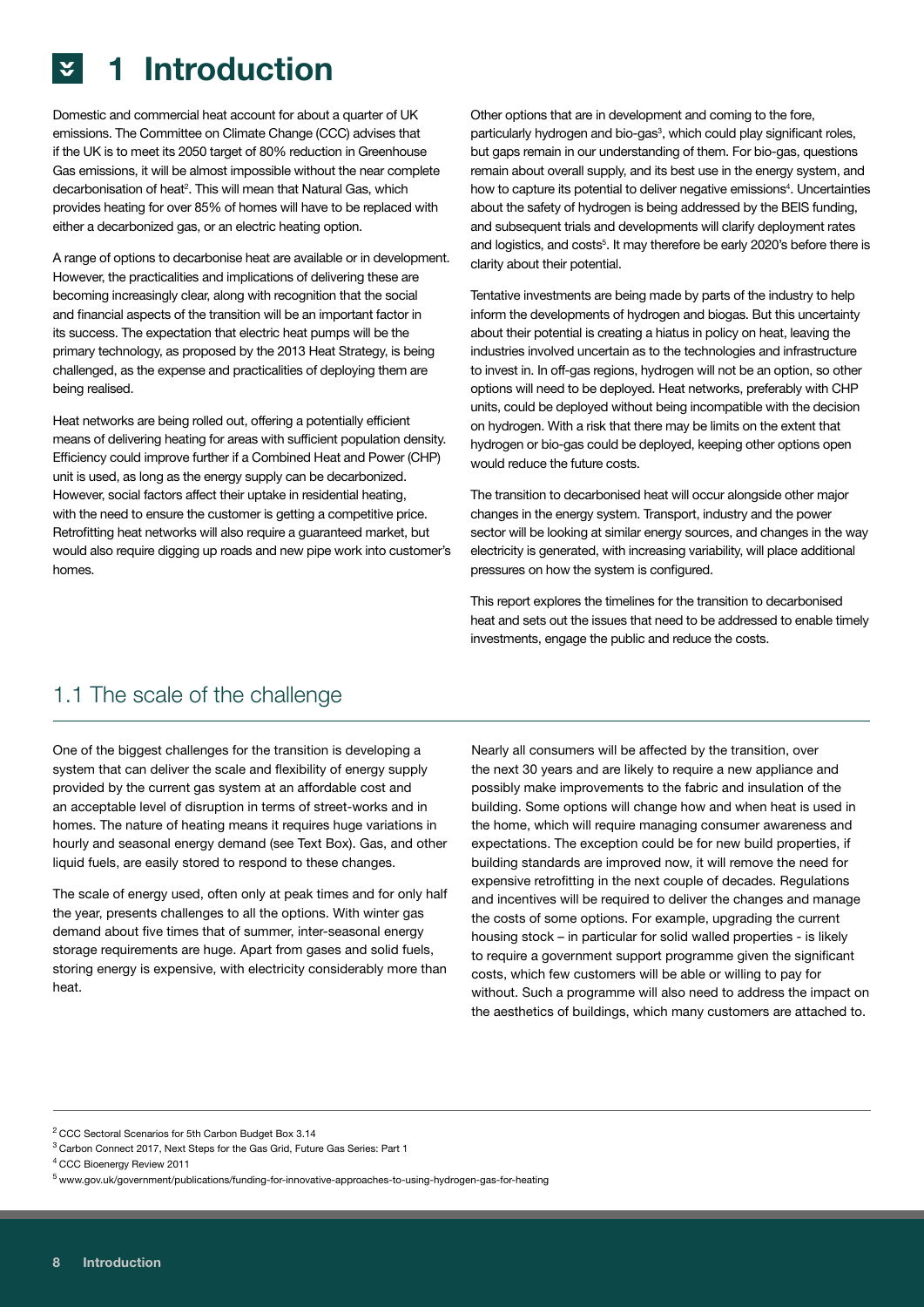# TEXT BOX: The challenges of supplying heat

It is not just the overall quantity of energy that is needed to provide heat that makes decarbonising heat challenging, low-carbon heating options will also need to address the huge variations in demand over a few hours. The main challenges are:

- Peak demand Across the UK, residential peak demand for heat is about 300 GW $_{\text{thermal}}$  [thermal demand rather than energy], currently largely met by gas. Delivering this with electric heating will be challenging; although heat pumps can be considerably more efficient, the highest peaks are when it is cold outside, which is when heat pumps are least efficient. Additional generation capacity and network reinforcement will be needed, the scale of which will depend, to a degree, on the extent of fabric improvements to buildings to reduce heat loss.
- Load-shifting Unlike transport, where electric vehicles can be charged during off-peak periods, heat demand is hard to shift, as storing useful amounts of heat requires large stores. Reducing heat loss from buildings will allow greater flexibility, as the heat input will be easier to interrupt.
- Rate of demand change At peak periods demand can change by 100GW over an hour.<sup>6</sup> This flexibility is currently largely met by gas stored in the pipes.
- Inter-seasonal storage Heat demand is highly seasonal, with summer peak half-hourly demand for heat dropping to less than a fifth of winter (~50GW $_{_{\rm th}}$ ), $^7$  With nearly all the energy demanded during the winter months, storing this volume of energy between seasons can only realistically be provided by gaseous or energy dense solid fuels. To put it in context, the combined total energy that could be stored in the 13 million domestic hot water tanks could provide 80 GWh of heat energy storage.<sup>8</sup> However, the trend is towards combination gas boilers, with hot water tanks being removed to free up space. While this can be more efficient, reducing heat loss from the tank, it will be hard to reclaim that space for a heat store; new technologies with higher energy densities, such as phase change materials, would reduce the space requirements.
- Hot water instantaneous demand of energy is largely met by natural gas. This increase in demand is easy to buffer through gas storage in pipes. Without hot water tanks, managing these peaks with electricity will be much harder.

Fabric improvements to building, such as insulation and draft excluding could reduce heat loss and therefore help manage peak demand. But, the cost of installing these measures has to be balanced against the payback and the non-financial gains, including comfort.

Efficiency measures, such as condensing boilers and heating controls mean that overall heat demand has been declining over recent years, and could decline further. This may reduce peak gas demand, and be beneficial for decarbonised gas solutions, but improvements to the fabric of the building will be required to impact non-gas heating options.

#### Future climate

The weather will affect heat demand and summer cooling. Inevitable climate change will mean that winters in 2050 are likely to be on average be 1-2°C warmer than current, although this does not rule out the possibility of periods of very cold weather. Similarly, summer temperatures are expected to be higher, which may increase demand for air conditioning. This could be met using reversible heat pumps, but they would require an air-to-air heat-pump system or cooling units added to the wet-system. Insulation measures for winter warmth will also help manage summer overheating.

#### Mix of housing stock

Choice of heating option may be restricted by the heat demand of the building, which may be too high for some systems to work efficiently. For example, a heat pump in a large, poorly insulated property would either run very inefficiently or would require a bigger unit that may exceed the rated supply to the building, requiring an expensive upgrade to the wiring.

The physical size of some heating options will make them hard to install in some buildings, with some two or three times the size of a standard gas boiler, which would make them hard to install in some buildings, such as hybrid heat pumps. The need to add a water tank for some systems would increase the challenge, as would the need for external heat exchangers.

 $6$  Sansom 2014

<sup>7</sup> Sansom 2014

<sup>8</sup> Low Carbon Futures 2012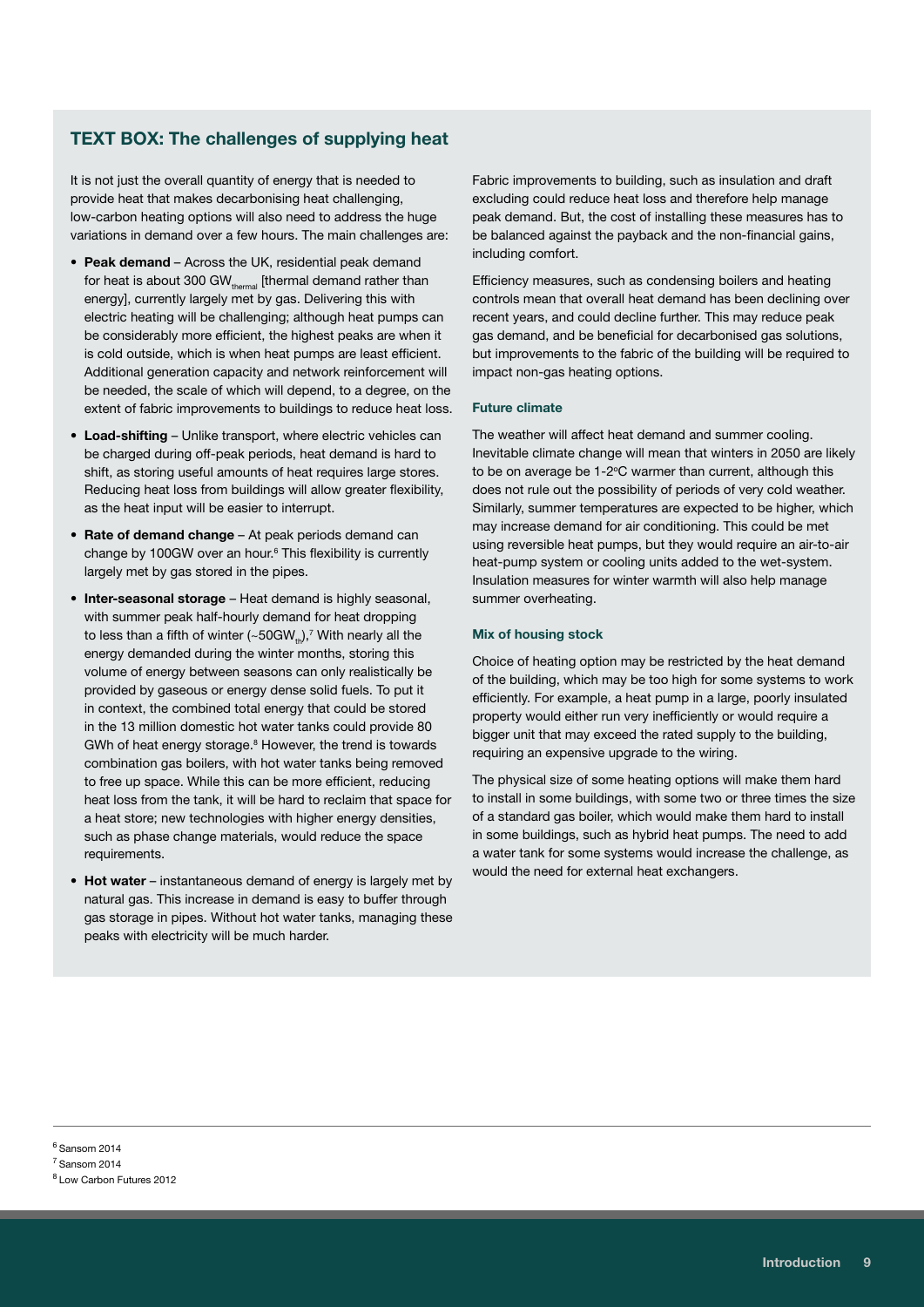A range of heating options could be used, with some offering greater potential than others. Some, such as hydrogen, are still in development. with their potential dependent on key aspects being better understood. Whilst it is possible to analyse and model the deployment potential of a technology, how it could perform and how the energy system needs to be configured to support it, there are various social and financial factors that could affect the extent to which they can be deployed. It is possible that no single technology will dominate in the same way that gas currently does.

If one option proves harder to deploy than expected then a greater onus will be put on other options, along with changes to how the energy system is configured. The likely outcome is therefore that the transition will see the development of a combination of options, which will require a firm understanding of the decision making and financing to avoid unnecessary costs and conflicting developments.

# 1.3. Governance aspects

The overall objectives of the transition are to meet the 2050 carbon emission targets through the long-term decarbonisation of heat and avoid unnecessary costs. Numerous organisations, local authorities and businesses will need to make decisions about their investments and priorities, and about 30 million households will make changes to their heating systems, and the fabric of their buildings. Network companies and appliance manufacturers will need guidance to develop business plans to make timely investments and develop the necessary technology and skills.

The various options available are driven by different actors. In new-build properties the purchaser 'buys into' the heating system that is installed. In existing buildings, the owner will be involved in the change, except where bio-methane is used,<sup>9</sup> which may require only minor changes to appliances. The decision to introduce hydrogen into an area will be more complex, and is likely to involve the local authorities and the network companies, but will also require customer buy-in. The local authority agenda will be driven by several factors including air quality, fuel poverty and provision of services to local businesses. Consumers may wish to opt out, but they will be required to decide at the point of transition. Where there is no gas network, the choice of heating option is made by the consumer, with decisions to switch led by incentives or regulation or mandating of appliances.

Switching from gas to electricity or biomass, is currently made by the consumer, assisted by national policies, such as the Renewable Heat Incentive (RHI). The timing, location and rate of transition is therefore determined by consumers 'opting-in'.

The decision-making framework is important for the success of the transition, and the current lack of clear allocation of roles and responsibilities across decision makers and a lack of coordination could lead to problems<sup>10</sup>. Local solutions need to be coordinated with national objectives and the wider system implications understood, but to do this they will need to be given responsibility and access to resources. Coordination is also needed across policy objectives, such as how to treat fuel poverty where reducing heat demand may be more effective in the long term than switching to the energy vector that is currently the lowest cost.

9 low blends of hydrogen may also not affect appliances, although it is not a long-term option as it will have limited impact on full decarbonisation.

<sup>10</sup> Frontier Economics 2016 Regulation of Gas Grid for CCC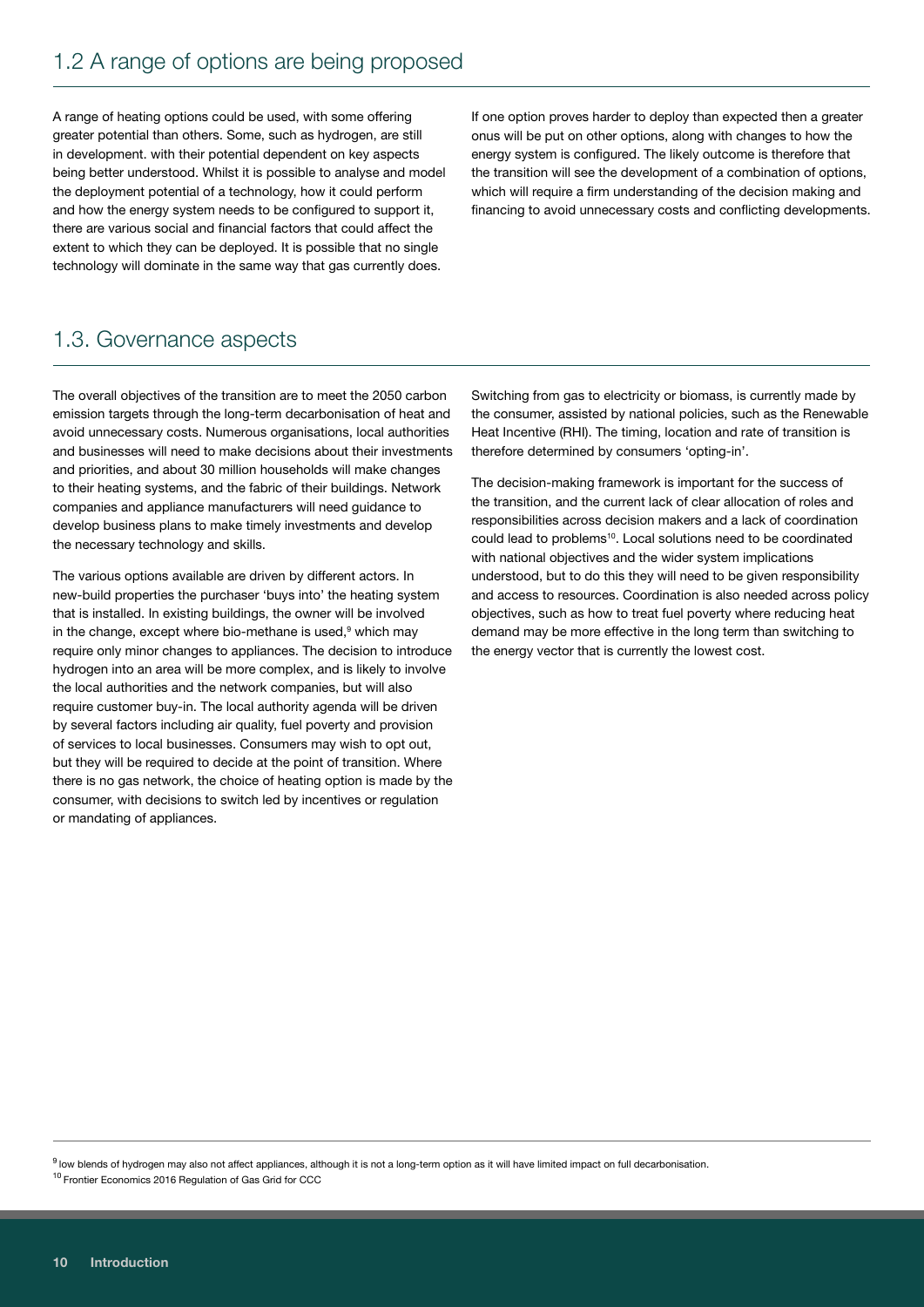# 1.4 Historical comparators

To help understand the complexity of the transition to low-carbon heat it is worth comparing it with other major transitions (see Text Box). These are often cited to demonstrate the ease with which the UK can decarbonise heat. However, decarbonising heat will be more challenging in all aspects, as none was as large or required the coordination of as many stakeholders and technologies: the low-carbon heat transition will require arguably unprecedented preparation and facilitation.

Furthermore, low-carbon options are likely to be more expensive, as with the conversion to natural gas in the 1970s, but it is unclear if they can provide the same utility currently provided by natural gas. Convincing the public to undertake the inevitable disruption, and of the benefits and safety of the available options may be much harder.

# TEXT BOX: Historical Comparators

#### Switch from Town Gas to North Sea Gas (1960-70s)

This is often used to highlight the potential ease of converting the gas network to hydrogen. The number of homes that will need converting per year is comparable, but the scale of conversion could be more challenging. The market structure and public attitudes were very different. In the 1970s, each home had fewer gas appliances, with few using gas central heating. Modifications were quicker and cheaper, with appliances requiring only parts to be changed rather than the whole unit.

Public acceptance was easier to win: there was a more trusting relationship between government, state-owned companies and the public, and North Sea gas and the introduction of central heating were regarded as a definite improvement, despite – it is argued – that natural gas was more expensive. Co-ordination was simple, and delivered by a vertically-integrated company; and most homes were occupied during the day.

#### Power sector decarbonisation (1990s onwards)

This is separable from the demand-side, i.e. electricity can be decarbonised by changing the generation equipment. By contrast, heat can be produced from several different energy vectors, each requiring specific distribution systems and heating technology, so supply-side changes to energy vectors necessitate changes to the distribution and / or heating systems.

#### Digital TV switch over (2000s)

The programme showed good customer engagement and communications, but only involved replacing or adjusting a few appliances in each building, with no changes to building infrastructure, and assistance was available. So, it was much simpler than decarbonising heating, and had fewer consequences for anyone who missed a deadline.

#### Diesel replacing petrol for cars and vans (2000s)

Whilst the lifespans of heat sources and road vehicles are both about 10-15years (although each vehicle stays with an owner for typically 5-10 years), customers can easily switch road fuels because both are already distributed to fuelling stations, whereas their buildings are unlikely to have access to an alternative energy vector (except electricity, although the capacity may not be large enough).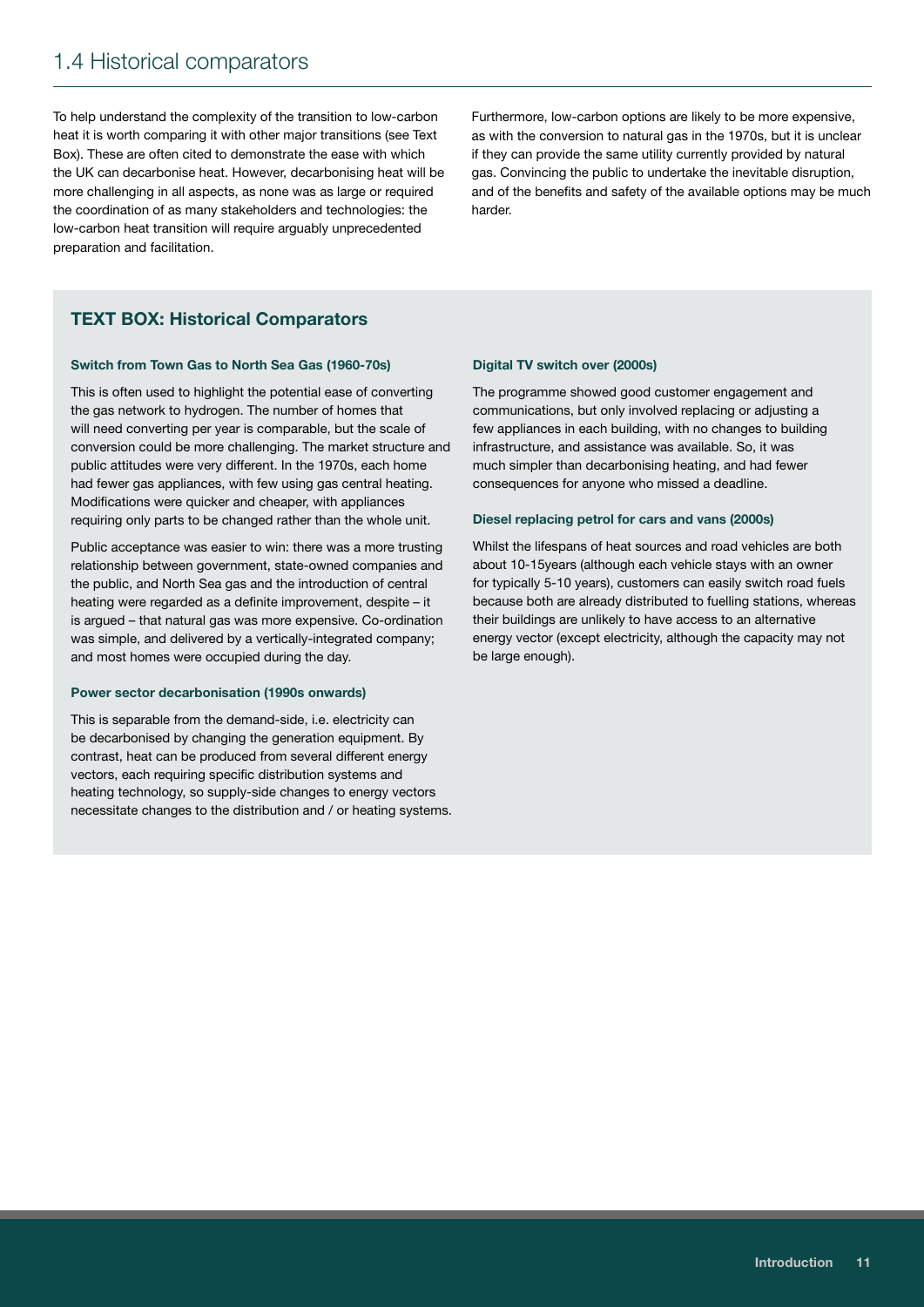# **2** 2 Options, resources and constraints

How heat will be decarbonised is currently unclear, but broad, highlevel pathways to 2050 can be distinguished. These differ depending on whether the building is currently on the gas network (see Figure 2.1) and affect mainly residential and commercial properties. Options for industrial users will be affected by the impact decarbonisation has on the energy networks.

The 15% of residential properties that are off the gas grid, are likely to continue to utilise a diversity of options. Fuels may be decarbonised, for example bio-oil, with minor changes to appliances. Better insulated buildings could switch to electric heat pumps and storage heaters.

New-build could amount to 10-25% of all properties by 2050<sup>11</sup>. Building with low-carbon options now will prevent them having to be retrofitted in the next couple of decades, at additional cost to the consumer and the energy system. High insulation standards should be prioritised, with building designs enabling low-cost heating options to be utilised. The additional costs to the build is likely to be small and quickly recouped by the occupier, through significantly reduced energy bills.





For the 85% currently supplied by (fossil) natural gas, three main pathways are available. A major programme of building fabric improvements to reduce energy demand of each property, enabling low-cost electric storage heaters to be installed; a diversity of options, with some homes switching to electricity or heat networks, with the remainder supplied by decarbonised gas, such as hydrogen or bio-gas; or, a hybrid system, with an electric heat pump delivering a majority of heat demand, but switching to gas to manage the challenges of meeting peak demand.

All of these pathways present significant challenges. Each would lead to very different configurations of the energy networks and infrastructure, in order to deliver a secure and resilient system, and would be developed alongside increasing demand for low-carbon energy from transport. In all cases, a national insulation programme will be essential to help manage the transition and enable the various heating options to provide cost-effective solutions. The costs and implications of these changes are explored in subsequent sections.

<sup>11</sup> ERP 2016 Heating Buildings & National Grid 2017 Future Energy Scenarios – depends on build rate and population growth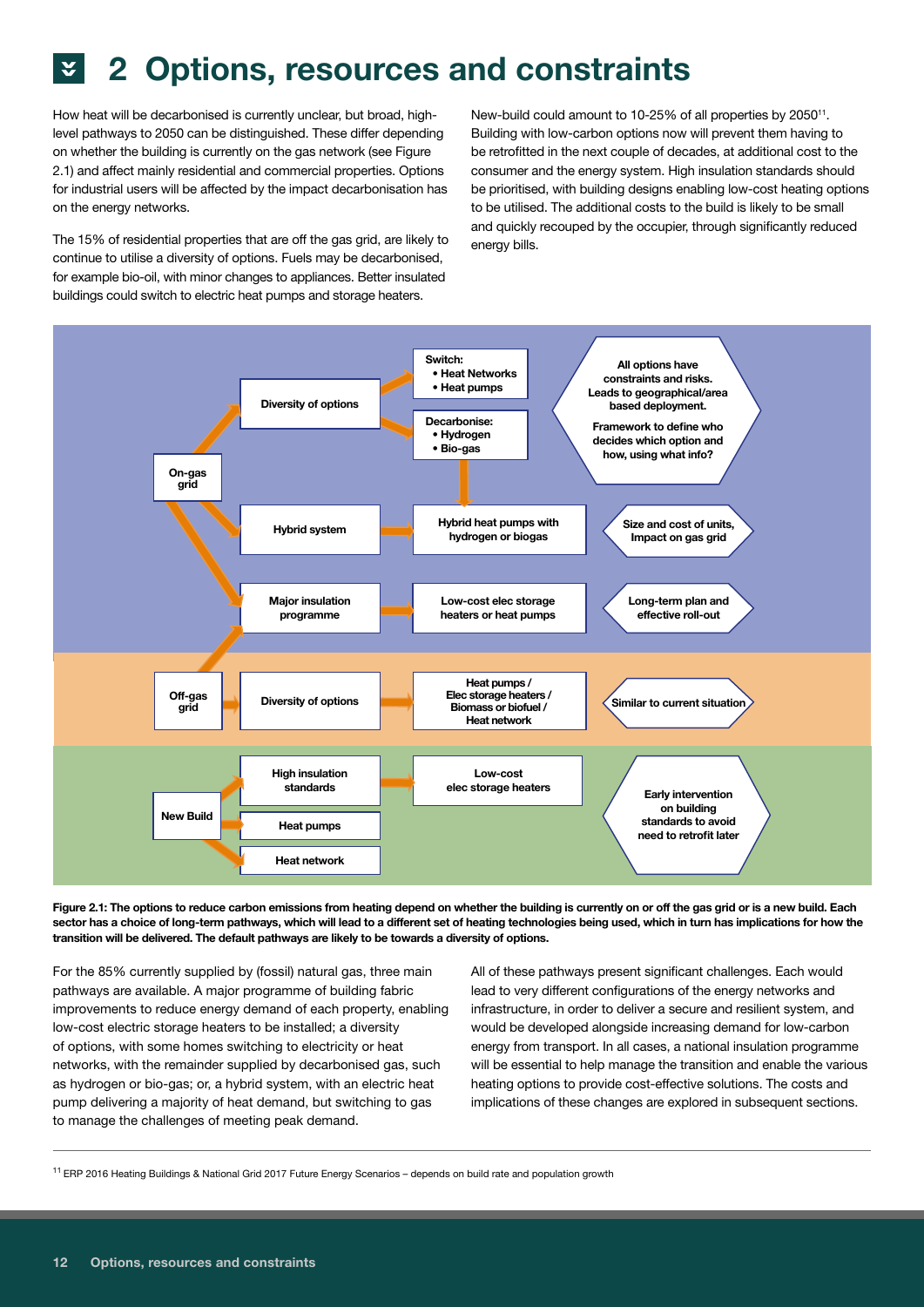# 2.1 Options and constraints

Much of the focus has been on how to develop and bring individual options forwards. However, the extent that each option will contribute to meeting heat demand in 2050 is dependent on factors that will affect their deployment, limiting the scale at which they can deliver or the location and where they can be deployed.

Table 1 outlines the constraints and issues for the main options. Some are available now, such as biogas, electric heat pumps, demand reduction and heat networks. Others need further understanding and testing, before they can be deployed, such as hydrogen.

| <b>Heating option</b>                                 |                                           | <b>Constraint / issue</b>                                                                                                                                                                                                                                                                            |
|-------------------------------------------------------|-------------------------------------------|------------------------------------------------------------------------------------------------------------------------------------------------------------------------------------------------------------------------------------------------------------------------------------------------------|
| Decarbonised gas supply                               | Hydrogen                                  | CCS availability<br>Regulatory cost / safety<br>Public acceptance<br>Conversion logistics (build rate of infrastructure)<br>End-user appliances<br>Extensive inter-seasonal storage capacity<br>Early competition from other energy sectors<br>Long-term GHG emissions - zero-carbon hydrogen supply |
|                                                       | Biogas / BioSNG                           | Limits on feedstock availability<br>Competition from other energy sectors and best-use<br>(potential for negative with CCS in other sectors)<br>GHG emissions and role of CCS<br>Need for inter-seasonal storage                                                                                     |
|                                                       | CHP (new build & residential<br>retrofit) | Supply of decarbonised energy - relies on decarbonised gas supply?<br>Retrofit requires minimum uptake threshold to be viable                                                                                                                                                                        |
| Decarbonised Heat Networks                            | Ambient heat                              | Geographical constraint – distance to heat source                                                                                                                                                                                                                                                    |
|                                                       | <b>Waste Heat</b>                         | Long-term reliable heat source<br>Location of heat source                                                                                                                                                                                                                                            |
|                                                       | Heat pumps                                | Suitability of building<br>Size of units - inside and outside building<br>Social acceptance - noise, unfamiliar operation<br>Infrastructure - network & generation capacity                                                                                                                          |
| Electrification with heat pumps<br>and hybrid systems | <b>Storage Heaters</b>                    | Highly insulated building<br>Social acceptance - unfamiliar operation                                                                                                                                                                                                                                |
|                                                       | Hybrid systems                            | Decarbonised gas supply<br>Commercial models - high capital cost<br>Gas network operation - low gas flows                                                                                                                                                                                            |
|                                                       | <b>Biomass</b>                            | Feedstock availability - conflict with food security                                                                                                                                                                                                                                                 |
|                                                       | Solar Thermal                             | Limited, seasonal energy supply                                                                                                                                                                                                                                                                      |
| Niche technologies                                    | Micro-Combined Heat<br>& Power (mCHP)     | Decarbonised gas supply<br>Commercial models<br>Control protocols<br>Electricity network configuration                                                                                                                                                                                               |

Table 1 Overview of main heating options and the constraints and issues that may affect their deployment.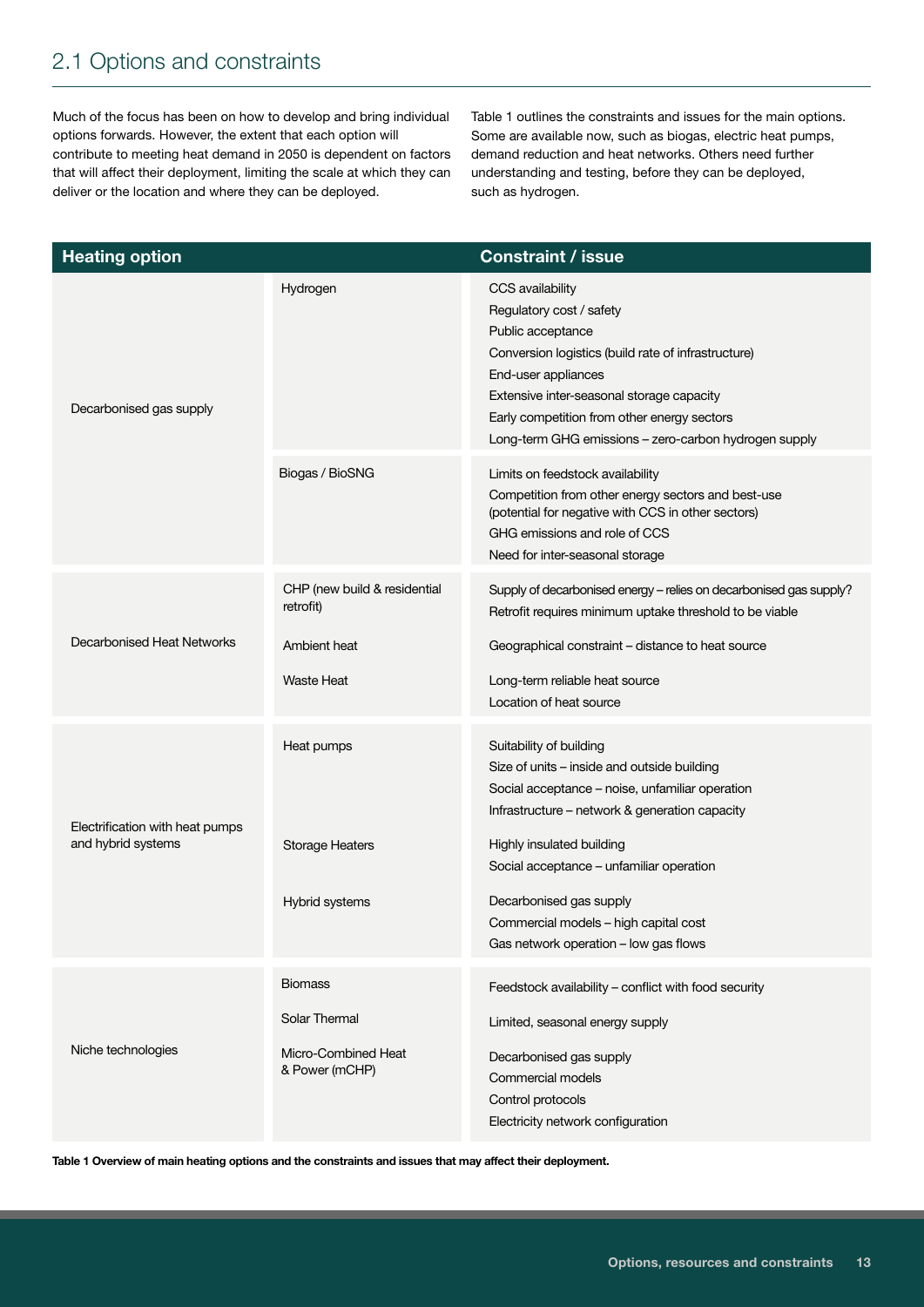

Figure 2.2 Percentage contribution to heat energy demand in 2050 by different energy sources. Various factors (text in arrows) increase or decrease contribution from each option. Red lines show cumulative supply from all energy sources under three scenarios. Blue dashed-line shows expected annual demand. Blue arrows indicate demand may increase or decrease depending on energy efficiency measures imposed. Hybrid heat pumps could be widespread and woud reduce the overall demand for decarbonised gas. Demand from other energy sectors may be important, e.g. competing for bio-gas and hydrogen. Note, some options interact, e.g. hydrogen could displace biogas in the gas network, or biomass for bioSNG converted to hydrogen.

Figure 2.2 illustrates best estimates and sensitivities for the potential options. It suggests that there is likely to be sufficient energy supply available to meet the expected heat demand from residential buildings, if demand is controlled (see text box). However, it suggests that no one option will dominate and a mix of options will be required. Alternatively, substantial effort could be put into deploying specific options, to increase their contribution and offset the risk of one of the other options not delivering. If the constraints proved significant across all options, then any shortfall will continue to be delivered by natural gas, which will be the default supplier of energy for heating, but with associated greenhouse gas emissions.

# 2.2. Demand levels in 2050

Several studies suggest that demand from residential properties in 2050 will be similar to current demand, with the increase in numbers of homes offset by high insulation standards in newbuild and further insulation measures for existing homes. Failure to implement high fabric standards on new-build properties and/ or retrofitting existing homes will increase overall energy demand, placing unnecessary pressure on limited resources and threatening the UK's ability to decarbonise (Figure 2.2).

Deeper demand reduction could be more cost effective than previously assessed, and could lead to demand levels in 2050 lower than current<sup>12</sup>. Ambitious targets could reduce heat loss from homes and buildings enough to enable a low-cost electric heating option to be used, which will have a long-term impact on lowering consumer's energy bills, reducing  $CO<sub>2</sub>$  emissions and improving energy security. The challenge is how to enable it.

A strong policy commitment will be required that defines retrofitting as a national infrastructure programme, with investment in new techniques that can deliver effective demand reduction with reduced disruption and quicker delivery. It will also require developing appropriate skills and standards to ensure high quality work.

<sup>12</sup> UKERC/CEID 2017 Policy Briefing, Unlocking Britain's First Fuel: The potential for energy savings in UK housing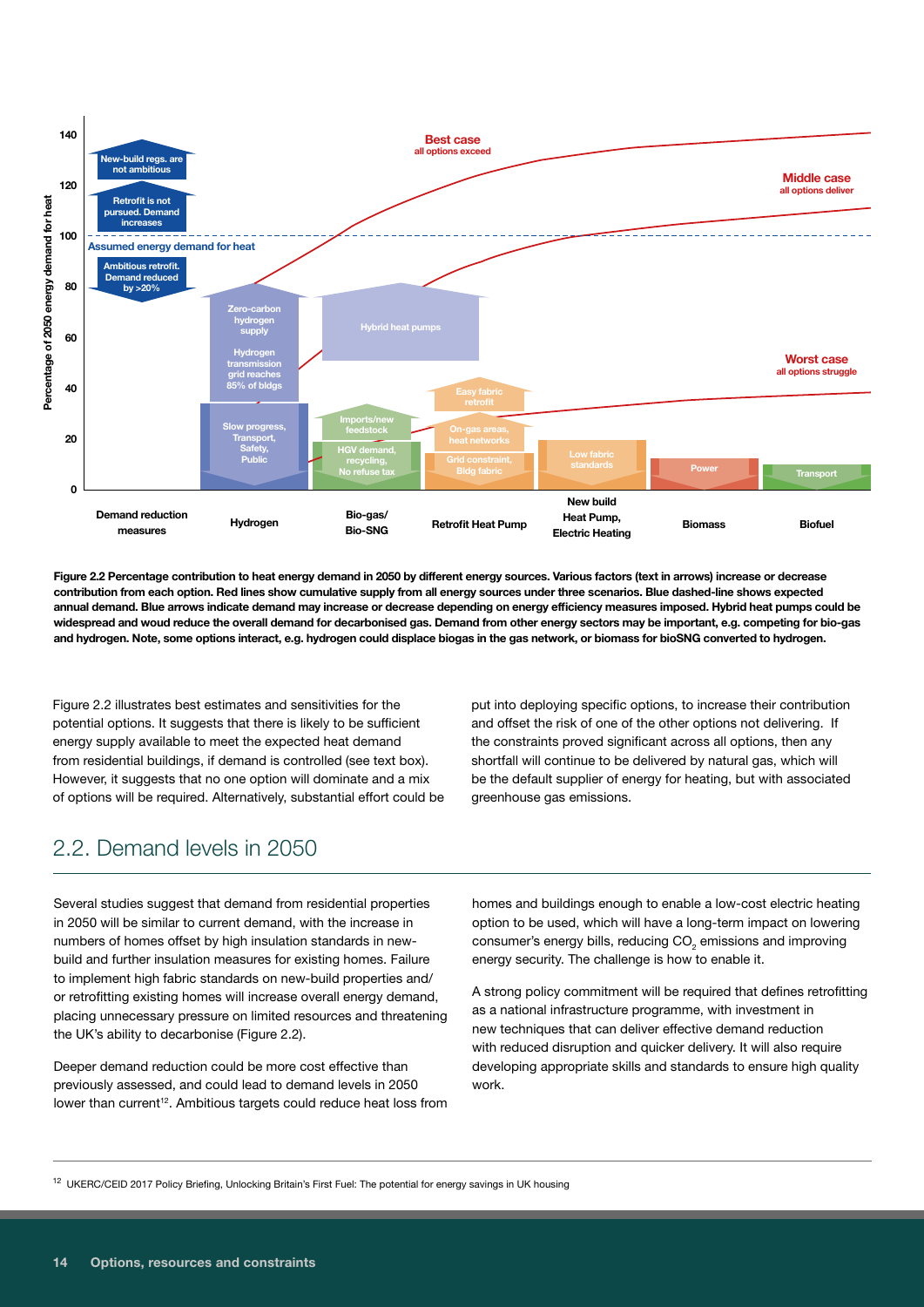# TEXT BOX: Impact of demand reduction measures

#### For the consumer

Insulating buildings reduces the rate of heat lost from the building and therefore the rate at which heat must be supplied to maintain the desired temperature. Lowering the amount of heat that needs to be supplied has several effects. It has direct impact on the fuel bill, as heat demand is lower and the appliance providing the heat can work more efficiently. Heat pumps work best in well insulated properties, delivering efficiencies averaging about 300%. In large, 'leaky' buildings a bigger heat pump unit will be required, which may put excessive demands on the electricity networks, particularly in cold weather when the efficiency drops.

High insulation measures could allow an entirely different heating system to be installed, that has a lower capital and maintenance cost and cheaper to run. For example, a high cost heat pump could be replaced by low-cost electric storage heaters.

As heating demand reduces, the energy needed for hot water becomes more significant. The higher temperature and instantaneous demand means it is more likely to determine the size and type of appliances, or a separate unit. Heat storage systems may be beneficial, but will require space provision.

# 2.3. Greenhouse gas emissions

Most of the heating options available are not fully decarbonised. While most are zero-carbon at point of use, upstream emissions from the production of the energy vector will need to be addressed to remove any emissions. Additional infrastructure will be required towards 2050 to manage upstream emissions, along with decisions about best use of bioenergy resources. This may not present an issue for achieving the 2050 targets of an 80% reduction in emissions, but the expectation that the UK will set a zero-carbon target by 2070/2080, in line with global ambitions, means that infrastructure built towards 2050 will need to be compatible with these increasingly tough targets.

#### At a system level

Low heat loss will allow some smart management of heating, with units switching off temporarily in response to stresses on the electricity system. Storage heaters could provide additional benefits, during winter months, of being able to provide services to the grid, 'charging' when there is surplus generation on the system.

Reducing overall demand means that the supply of energy can be distributed across a wider number of customers. This reduces the need for additional generation capacity. It also reduces the impact on the energy transmission and distribution networks, potentially avoiding the need for expensive upgrades and reinforcement.

See Section 3 for details of the economic implications of insulation.

For heat pumps, this means tackling emissions from power generation. For hydrogen, emissions from production using Steam Methane Reforming (SMR) and gas extraction will mean large volumes of hydrogen will need to be sourced from renewable energy. Limited domestic resources will mean developing an international trade in hydrogen and building import facilities.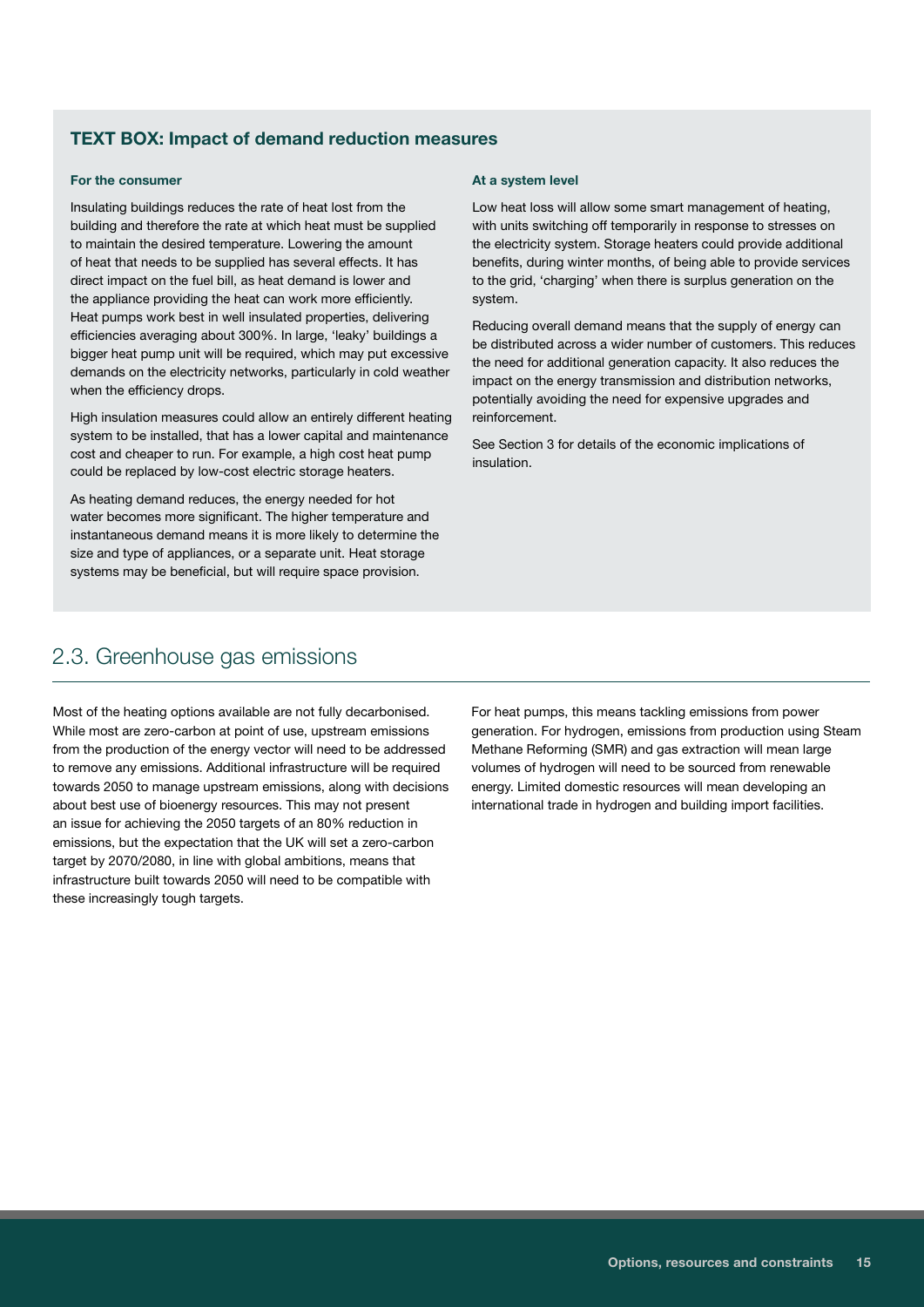# TEXT BOX: Overview of constraints

#### Energy resource and Greenhouse Gas Emissions

- Limits to availability of primary energy supply, such as bioenergy feedstocks.
- Whole system GHG emissions: upstream emissions e.g. from gas extraction for hydrogen production from SMR; alternative best-use – potential negative emissions from bio-energy.
- Competition between energy sectors, e.g. transport and industry for bio-gases and hydrogen
- Increase in primary energy consumption.

#### Logistical and physical constraints

Deployment rate: Over the next 30 years, 16,000 homes per week need to be converted (assuming new-build standards are raised, so they do not need to be revisited). By comparison, over 5,000 boilers are currently fitted each day, but the scale of intervention to each property is likely to be larger.

- New skills and training programmes will be needed.
- Disruption to roads: Retrofitting heat networks to install pipes. Electricity reinforcement for heat pumps (and electric vehicle charging) may lead to new wires being laid down streets.
- Changes to properties: new appliances; changes to internal pipe work – heating system, gas pipes. Heat networks – new pipework inside and outside the buildings. Electric heat pumps – may need new radiators and possibly insulation.
- Suitability of home or building: physical size of appliances; high heat demand from 'leaky' buildings; noise of heat pumps; need for a heat store.

#### **Dependencies**

Delays in bringing a technology to market could constrain its potential, reducing deployment time.

- Infrastructure early, low-cost hydrogen production is dependent on CCS being available.
- R&D delays in developing and trialling options.
- Regulatory constraints gas quality regulations required for bio-gas, bio-SNG and hydrogen.
- Investment in appliance development: including test appliances for trials.
- Certain options, such as heat networks, require a minimum uptake threshold to be viable, which if retrofitted in a residential area would require regulatory tools to enable.

#### Geographical factors

Geographical factors may affect some options affecting where they can be deployed and their extent; in the same way, options available to off-gas grid customers are determined.

- Access to a CO<sub>2</sub> pipe network for storage: Hydrogen production from SMR.
- Access to storage: large-scale inter-seasonal salt-cavern stores for hydrogen and bio-gases, which are produced yearround. Short-term storage for hydrogen to balance gas in the networks. Growth of a hydrogen transmission network will reduce the constraint.
- Heat networks –constrained by available decarbonised heat source: hydrogen or biogas network, ambient heat pump or waste heat. Customers in the network area are likely to be expected to connect to the heat network to make it economically viable.

#### Financial and social (further details in sections 3 and 4)

- Large variations in costs of appliances and fuel prices between options.
- Public acceptance: support for the transition, unfamiliar operation, safety concerns.
- Financial inequities costs difference of options and between first and last mover.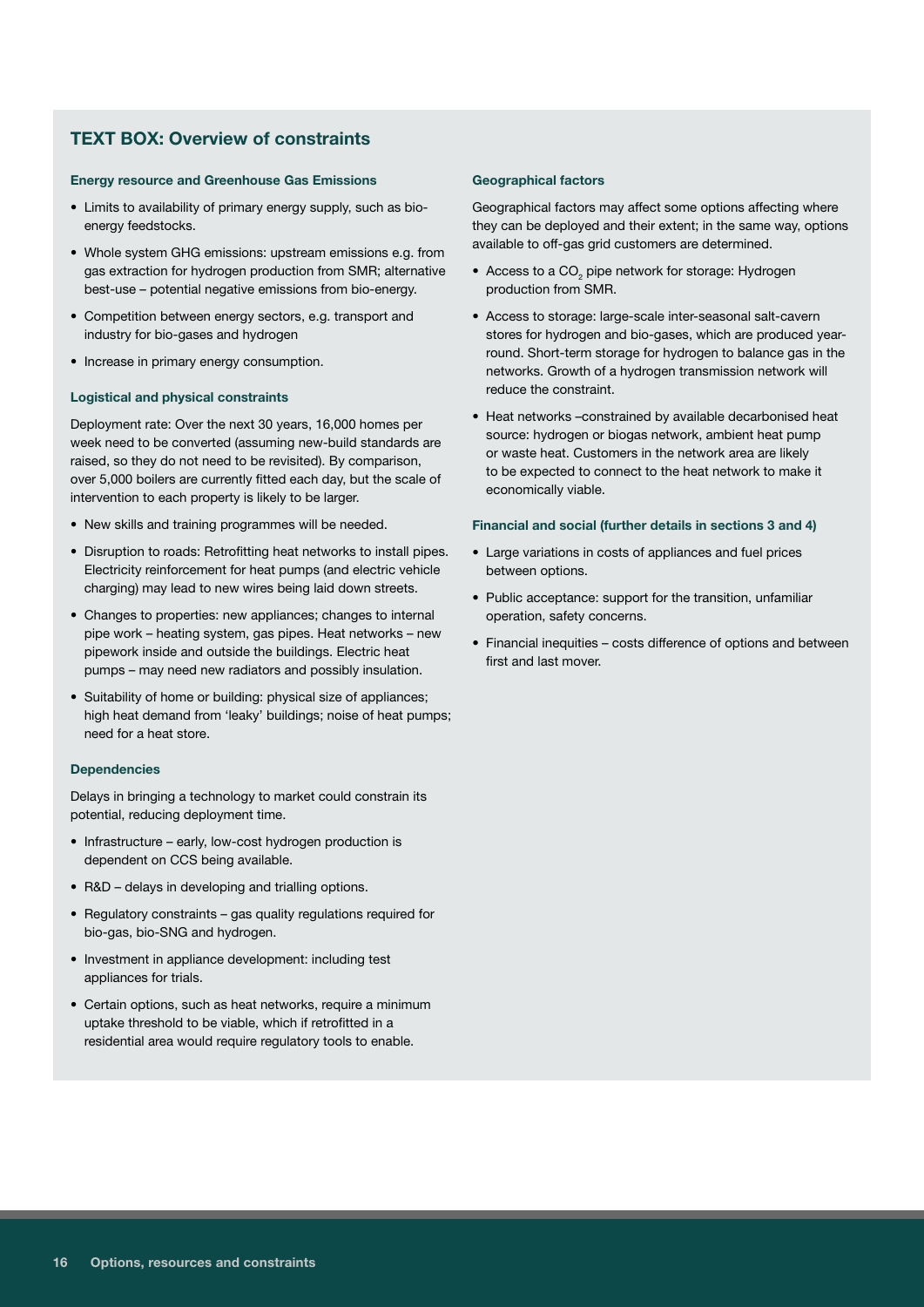Delays in developing and proving a technology, and defining regulations could also constrain its potential, by reducing the time available to deploy the option. Logistical constraints will affect the rate of deployment of an option and assumptions in the literature are subject to wider variation.

The Leeds H21 project proposed repurposing the gas network to take 100% hydrogen<sup>13</sup>. Trials and regulatory testing for safety standards are being put in place to better understand the potential of this option and to develop the appliances. They will also seek to address the logistical challenges of how to deploy hydrogen and a more detailed understanding of system operation and costs. 'Hydrogen-ready' boilers, which are in development, would simplify the requirement to change all the appliances on the conversion day – although it would still require the necessary hydrogen production infrastructure to be built along with CCS to manage the emissions from SMRs. The Leeds H21 programme suggests that if bulk supplies of low-carbon hydrogen can be produced by 2026, 19 cities could be converted by 2050 (about 35% of housing). This figure could be higher if build out rates for production and conversion can be increased. Any delays in establishing the first project could restrict the number of projects that could be deployed.

# 2.5. Opportunities and risks – interactions with other parts of the energy system

Developing a strategy for heat deployment needs to be coordinated with decarbonisation efforts in other energy sectors. Various options are being explored to decarbonise industry, particularly the energy intensive sector. Developments in the transport sector could provide synergies in how the energy networks are developed and used that deliver cost savings. However, these sectors could develop demands on the energy sources being considered for heating, which could lead to competition for limited sources, or act as a driver for developing supplies, such as hydrogen.

## Industrial energy use

A proposal by Cadent in Merseyside could see a hydrogen production facility, with CCS connected to the East Irish Sea, operational by the mid-2020s. The project, which is in development, aims to supply an industrial cluster with 100% hydrogen. Surplus hydrogen would be injected into the gas network supplying the local residents with a blended gas, up to the safe limit of 20%14. Further developments could link into local salt cavern storage in Cheshire and expand the supply to local gas system.

Developments such as these will bring forwards learning about the options, which will help inform their larger roll-out, and, in the example of the Cadent project, will raise awareness of the emerging hydrogen economy, and understanding of the risks of using 100% hydrogen, to inform the wider safety case.

Failure to ensure that the CO<sub>2</sub> transport network and storage components of CCS are available in time could create a significant risk to the development of a decarbonised gas system. If successful, the Cadent project would be valuable to de-risk CCS investment.

## Transport energy use

Transport decarbonisation could also play a role, either driving the reinforcement of local electricity networks or competing for limited bioenergy or hydrogen resources.

Home charging of electric vehicles may stress distribution networks, which could be complimentary to heat pump deployment. Although, unlike demand for heating where demand from consumers tends to coincide, the charging of EVs is more diverse and is likely to be easier to shift to off-peak times. Similarly, repurposing the gas network for hydrogen could accelerate the deployment of hydrogen refilling stations, and the uptake of hydrogen cars; although the hydrogen would need to be purified before it can be used by vehicles, because of the sensitivity of their fuel cells.

Supplies of bio-energy are estimated to be about 100 TWh of biomethane/bio-SNG15, which could be used for heat. Energy demand from Heavy Goods Vehicles (HGV) is a similar order of magnitude, and if they opted for the compressed bio-gas route, could easily utilise all the available supplies. Hydrogen is also being explored for HGVs, which may create a valuable new market for hydrogen, but could also compete for energy supplies. However, best-use of bioenergy indicates that scarce resources would be best deployed in the power sector with CCS, delivering negative emissions.

These developments risk emerging ahead of an overarching national strategy that could bring together, and optimise, industrial and energy objectives. But, perhaps more importantly, the strategy needs to set out how the public will be engaged in the transition. This will need to provide the narrative for the transition and address the financial aspects that are likely to emerge.

13 Leeds City Gate 2016 H21

<sup>14</sup> HSE 2015 Injecting hydrogen into the gas network – a literature search

<sup>&</sup>lt;sup>15</sup> Cadent 2016, The future of gas: Supply of renewable gas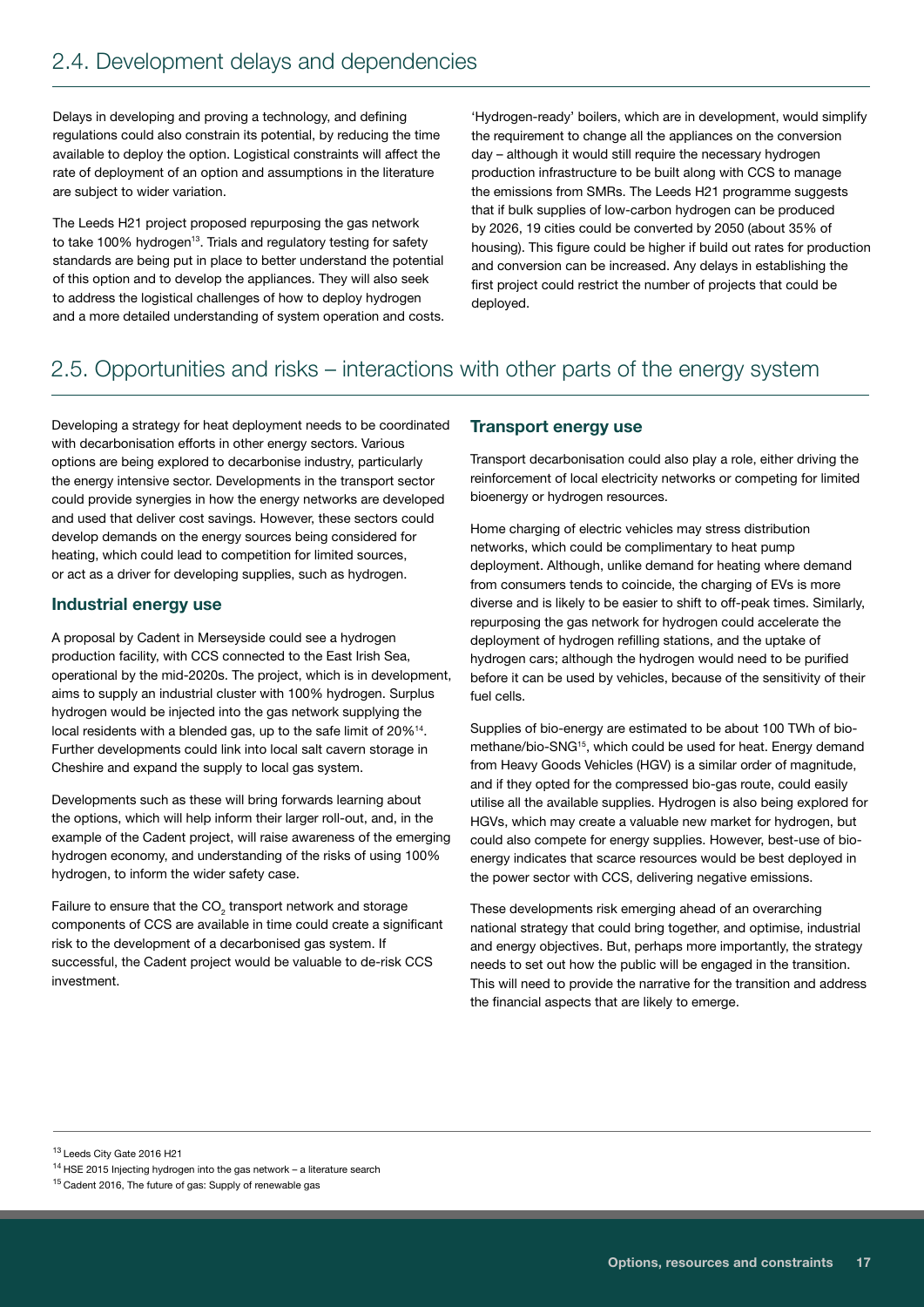# **2 3 Finance: Costs of heating options**

A critical issue to the success of the transition is how the economics of heating options is addressed and the information is presented and impacts on individual customers. Our analysis indicates that the different cost profiles and total costs of each heating option has impacts for customers, network companies and energy supplies, and in turn has implications for funding and deployment. Network and fuel costs affect the consumers' bills, but the capital cost of appliances and installing them will have implications for the policies to encourage uptake, and for implementing energy efficiency measures.

3.1 Total cost of ownership

Alternatives to natural gas are likely to be more expensive (potentially over 40% more for some options), although applying a carbon price would reduce the difference. Calculating the cost of different heating options is complex, requiring assumptions about how each option will affect how the energy system is configured and operated, developments in other energy sectors and the future price of fuels. Hence, the figures in this section are largely illustrative and subject to many variables.

Figure 3.1 illustrates a simple comparison of the total cost of ownership of each option, broken down by current charging arrangements for billing. For a household currently using natural gas, with average energy consumption, the key points are:

• Biogas (not shown in Figure 3.1) is likely to be the cheapest option, with little change in the cost of appliances or fuel.

An important aspect is how to make the costs reflective so that consumers can make appropriate decisions, and balance this with the risk of negative social impacts. Furthermore, low-carbon heating options are likely to increase the cost of heating, so measures will be needed to address the temporal financial inequities between first and last movers<sup>16</sup>.

- Average spend on all fuels is likely to be higher than for gas: heat pumps 30% higher, hydrogen 20%17, and direct electricity more than double (with no additional insulation).
- Capital cost of heating appliances over 30 years (including modifications to the building fabric) varies between the options. Gas and hydrogen boilers account for about 15% of total costs, but for several options appliance costs amount to 25-30%.
- Disconnecting from the gas network reduces the annual energy bill by about 10%. Large numbers of consumers doing so would concentrate the fixed network costs on fewer customers, which may lead to a gas disconnection fee, offsetting some of the savings.



Figure 3.1: Total cost of ownership over 30 years – energy bills and capital expenditure payments. Fuel prices as of 2017 – carbon tax on gas of £49/tCO<sub>2</sub> 18; first installation includes any heating system modifications; electric heat pumps include building changes to ensure an average efficiency of 3.0 (Coefficient of Performance (COP)); appliances are replaced after 16 years. For heat networks it is assumed that the network bears the cost of the appliance, shifting appliance costs to network costs.

16 NEA 2017, Heat decarbonisation: Potential impacts on social equity and fuel poverty

<sup>17</sup> BEIS Updated short-term traded carbon values March 2017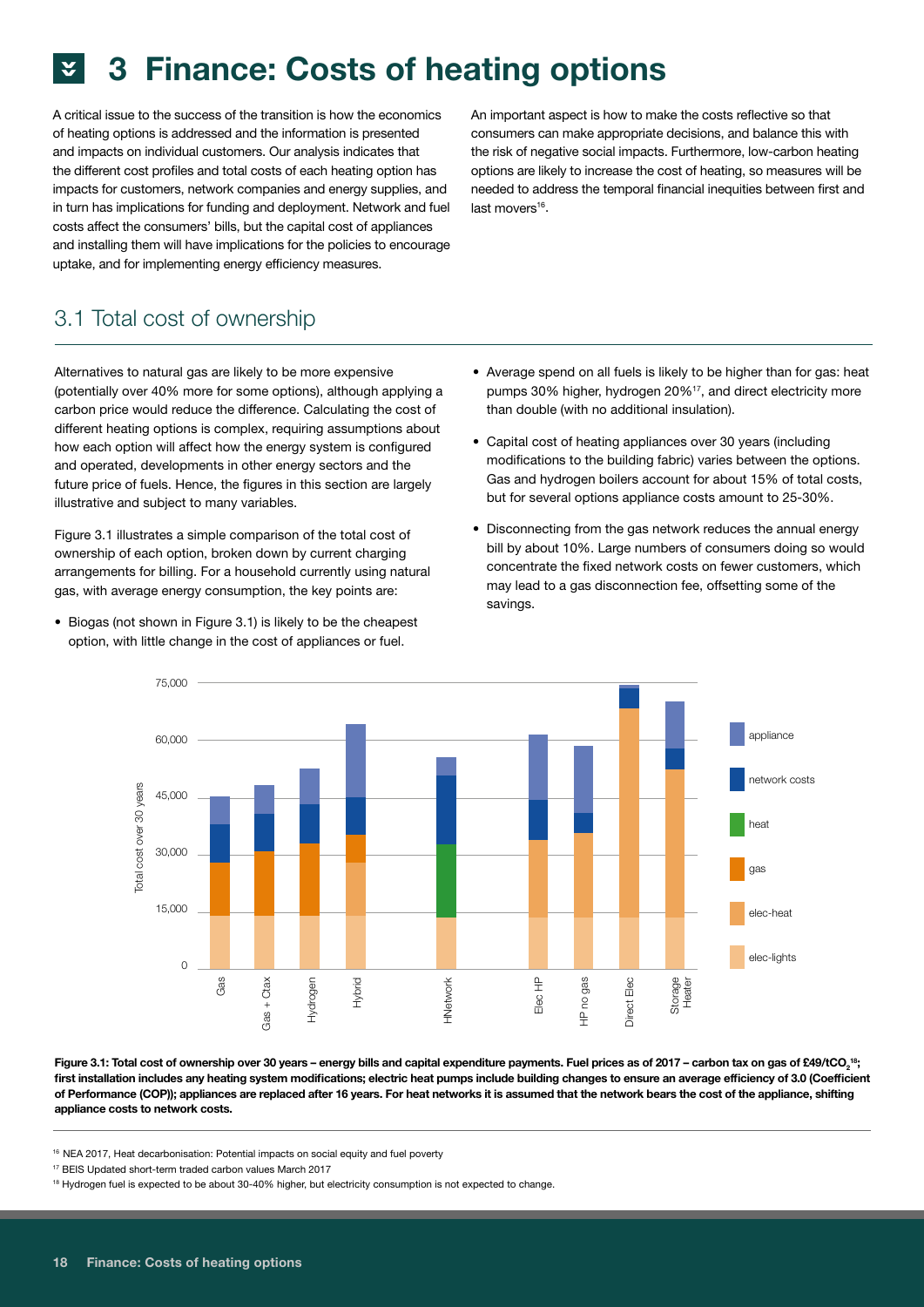

Figure 3.2 Total annual costs of alternative heating options, showing changes to fixed payments and unit rates. Note: hot water provides a 'back-stop' 20% of gas demand, so a 50% cut in heat is a 40% cut in gas. Additional insulation added to building for the heat pump, reducing heat demand by 50% (total gas

Average consumption figures hide a range of heating behaviours and energy use, even for identical buildings. Figure 3.2 illustrates how annual bill payments change across a range of heating demands, under the current charging arrangements, and the effect of switching to a different option. Fabric energy efficiency measures are included for heat pumps, to ensure efficient operation, but are not included for the gas options. For heat pumps, it assumes that only a few are installed i.e. not enough to impact upon gas grid costs (see Section 3.3).

Increasing the costs of appliances, building modifications and network investment raises the annual payments, even for all users (point at which lines cross the vertical axis). While switching to a heat pump and disconnecting from the gas network saves the standing charges, it is offset by the cost of the appliance.

Under current charging arrangements only part of the capital cost of the energy networks is recovered in the standing charge, the remainder is recovered by increasing the unit cost of the fuel. Raising the unit cost of energy, to recover capital costs, or through a carbon tax on methane or switching to hydrogen, increases the steepness of line. The impact of that is that above-average energy consumers pay a greater proportion towards the network capital costs.

With costs expected to change in future, there are pros and cons to retaining current charging arrangements:

- Assigning more costs to the unit rate can be seen to penalise high users that have genuine need (as opposed to profligacy), but it gives a higher incentive for energy efficiency i.e. every unit of demand reduction, gives a larger reduction in the bill.
- Moving more costs into the standing charge would be seen to penalise low users, and encourage wasteful high use, but it would help high users that have genuine need.

### ERP recommends:

- Engagement with the public will be crucial and needs to start now, to inform the development and deployment of each option and to inform the development of finance policies and business models.
- The narrative on providing heating and hot water needs to change to recognise that costs will increase, whether paid for by tax or energy bills.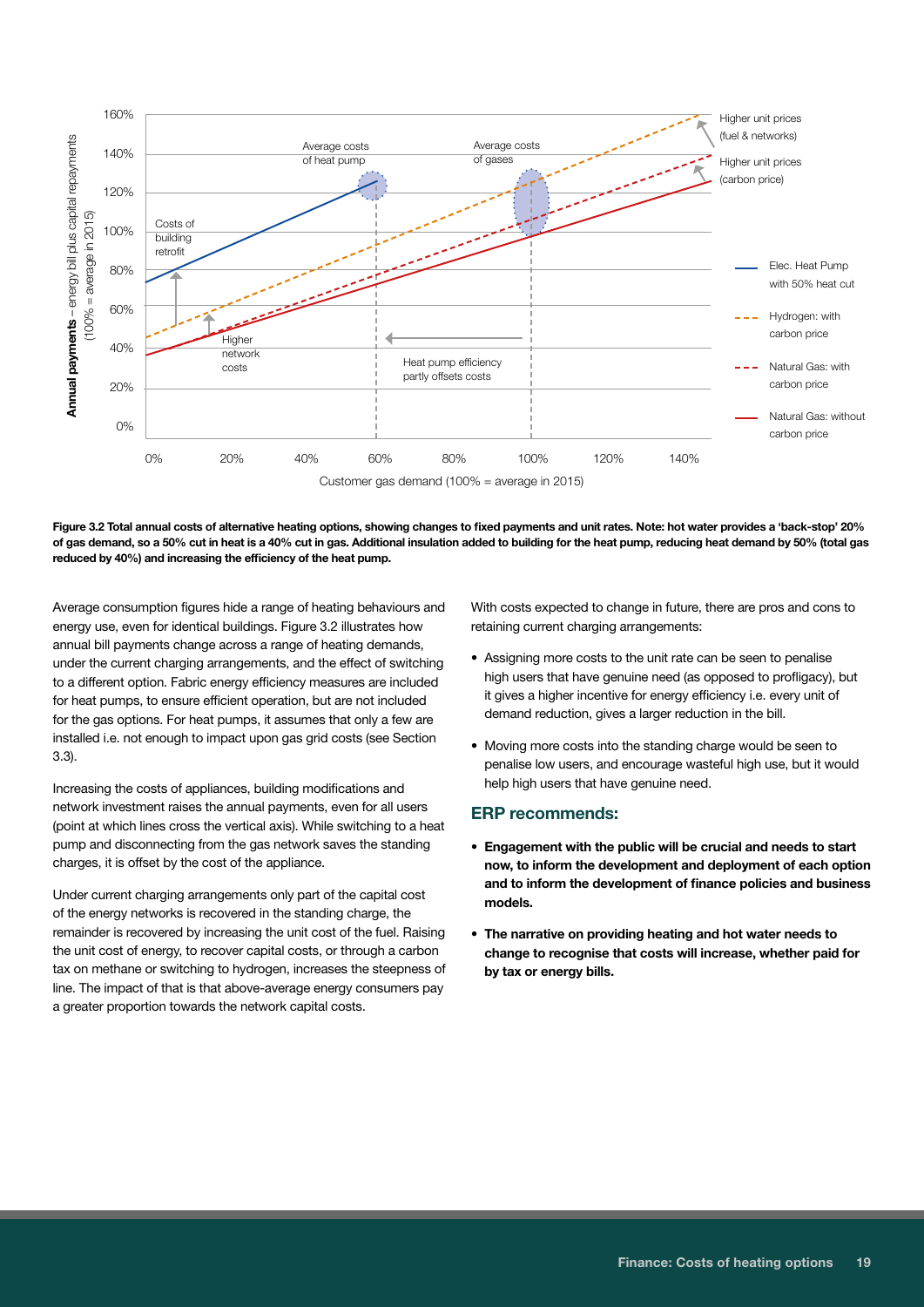The cost profile of the options, and who it affects, is as important as the annual and overall costs. This is most significant for the consumer, who has fewer options for financing capital purchases compared to network companies, who have access to low cost finance and can spread capital costs over 40 years, with lowinterest finance available. Figure 3.3 illustrates the cost profile over a 30 year period (two average life-cycles of a heating appliance). Key points are:

- Installation of appliances, and ongoing replacement, has a significant impact on costs. Who pays for them will be important – whether the network will be expected to pay (as could be the case with hydrogen and Heat Networks), or the consumer (as currently with electric heat pumps, aided by policy incentives). Other factors affect 'willingness to install', such as disruption to the property and having the space for the appliance and possible heat store.
- For network and infrastructure companies the ad hoc roll-out of heating technologies could increase costs, e.g. if heat pumps necessitate reinforcements, part of the cost can be passed on to the consumer responsible. However, as units are not always registered when installed (and without smart meters), finding the person responsible and charging them retrospectively is difficult. Planning will also be harder, requiring additional engineers to be available to respond to any unplanned issues. A planned conversion programme, could allow the cost of a gradual conversion to be included in the regulatory settlements for network companies.

## ERP recommends:

- Government should decide how to address distributional impacts of cost differences.
- Government and Ofgem should prioritise the design of new financing mechanisms and market structures to manage costs.



Figure 3.3 Indicative annual expenditure for different heating options. Cost profiles for different options may impact their uptake. Peaks in year 1 are higher as it includes cost of first installation, such as pipe or electrical work or insulation, especially for heat pumps. For heat networks, installation costs are covered by the network company. Height of flat lines indicates annual fuel, maintenance and network costs. It is assumed that appliances are replaced after 16 years. It is unclear how much these costs will reduce over time.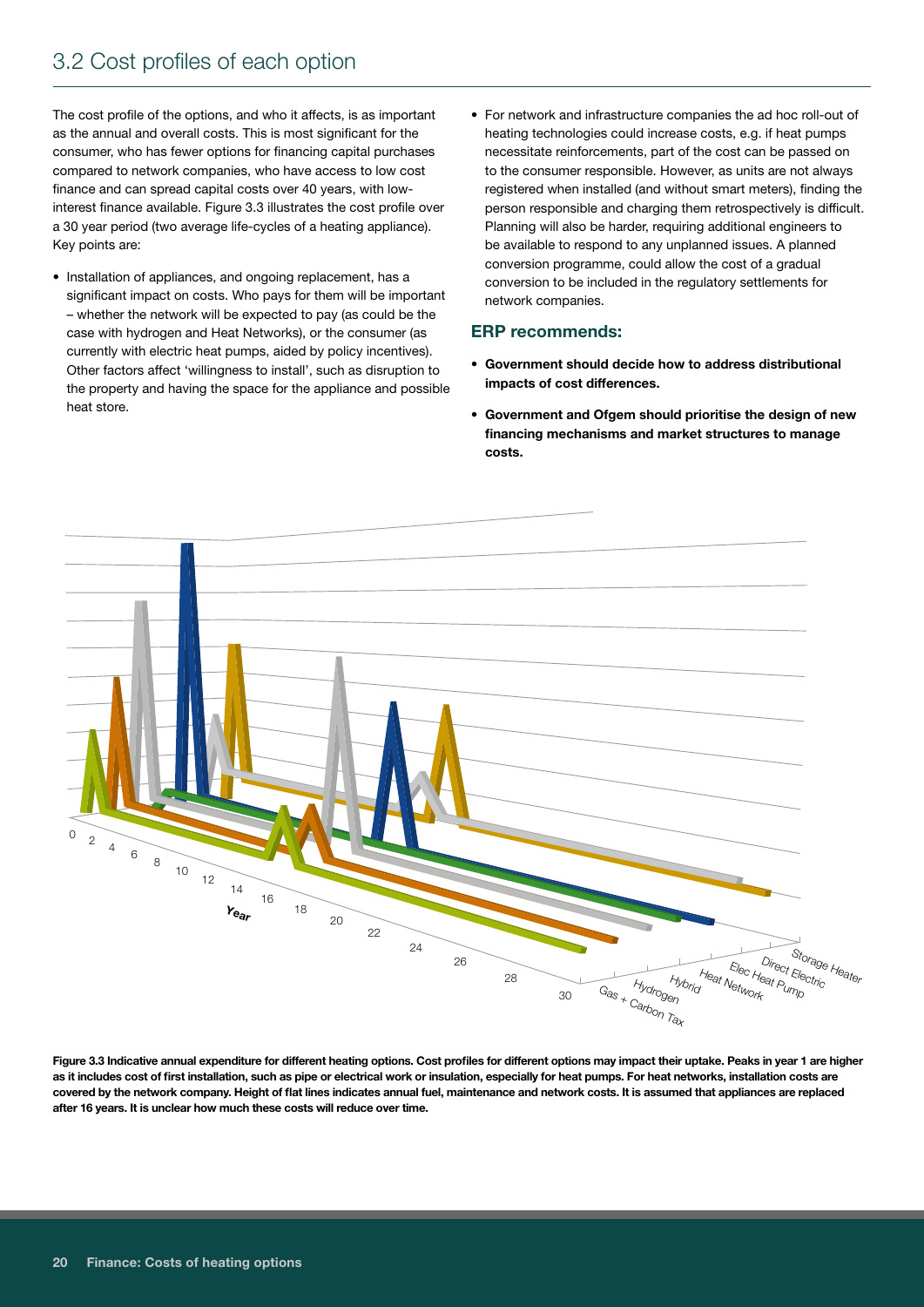Demand reduction can be due to energy efficiency (i.e. providing the same comfort but with less waste) or disconnections (e.g. leaving the gas grid in favour of an alternative heating option). Both have impacts upon bills, some of which customers might find counter-intuitive.

- Gas customers reducing their demand: Fixed payments will increase if capital expenditure was needed e.g. building fabric improvements. Unit price will rise (because fixed network costs are shared between fewer units), offsetting some of the cost savings from lower consumption, so their bills will not fall by as much as they expected. In the longer term, unit price will fall as lower demand will reduce the need for investment in network reinforcements.
- Customers disconnect from the gas grid in favour of an alternative heating option: Unit price and standing charges will rise (because fixed network costs are shared between fewer units). The remaining gas customers will be presented with higher bills.

Figure 3.4 and Figure 3.5 illustrates several 'customer bill journeys' for what would occur if gas demand in an area fell by 40% over five years, either due to gas disconnections or an energy efficiency programme.



Figure 3.4 Annual gas bills for different customers affected by a five-year energy efficiency programme (greyed-out area) that reduces local gas demand by 40%. This is equivalent to a 50% reduction in space heating demand, as demand for hot water does not decrease. The average bill for all customers rises due to the capital cost of the programme and the increasing unit energy cost, required to cover network costs.

For energy efficiency programme (Figure 3.4), 50% heat demand reduction, funded by all customers):

- First mover: Makes change of own volition. Energy bill falls due to lower demand, but net payments rise due to retrofit repayments. Payments rise during programme, as reduced demand increases energy unit price to either: 1) the new average bill, if first mover is exempt from funding wider programme, or 2) a higher level, if not exempt – pays for retrofit twice.
- First in programme: Payments fall at start of programme, rise to new average bill at end of programme as unit rate rises, due to cumulative programme costs.
- Average payments: Rise during programme because demand reduction is exceeded by costs of programme and unit price rises. Rises to new average at end of programme due to increases in programme cumulative costs and unit price.
- Last in programme: Payments above average during programme; fall at end to new average.
- No change: For customers not in the programme, payments rise during programme: if funding programme, follows last mover, but remains high afterwards ('no gain, but pays'); or, if exempt from funding programme, rises (due only to unit price rises) to lower level than new average ('no gain, no pay').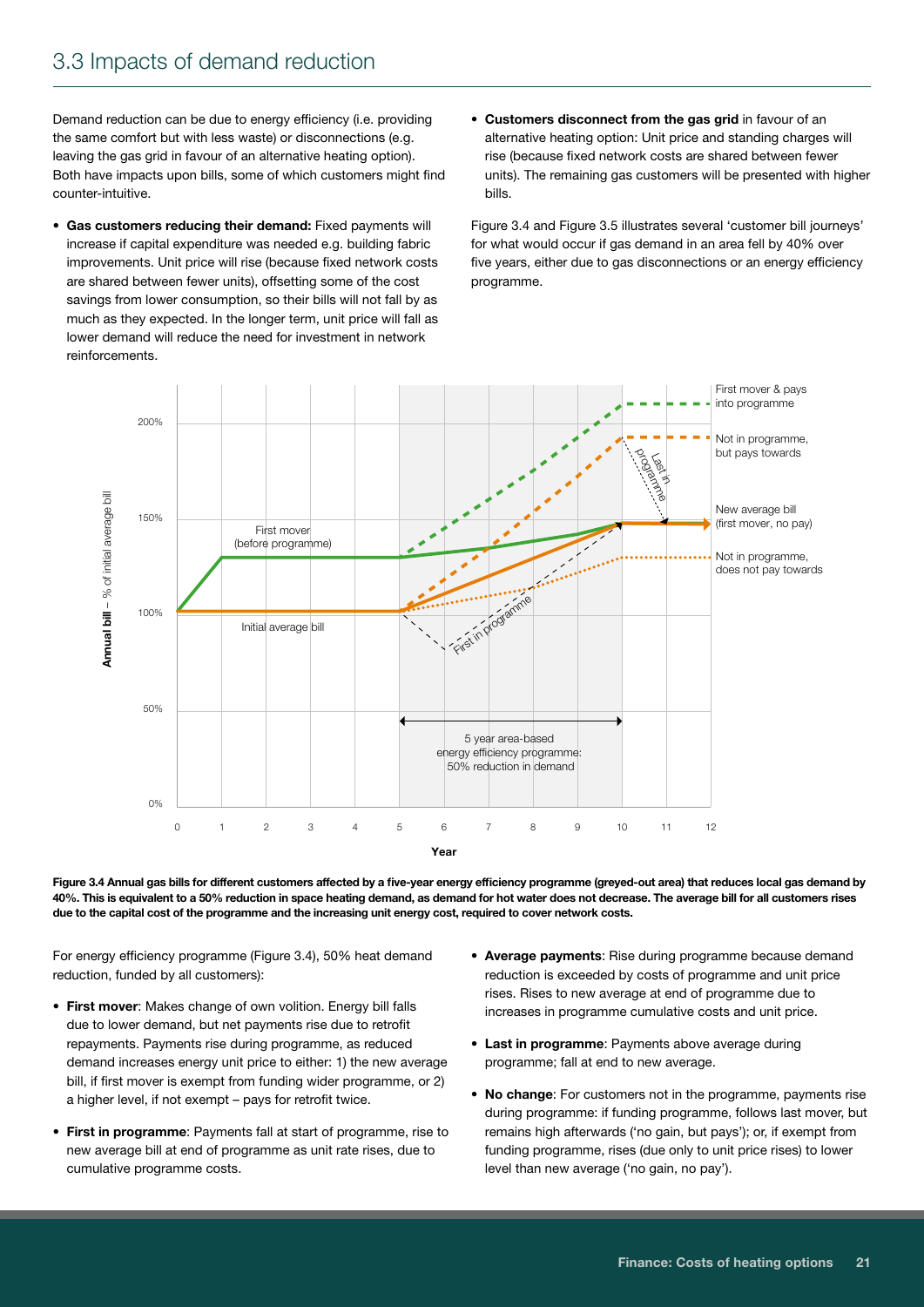

Figure 3.5 Annual gas bills for different customers if gas demand falls by 40% due to customers disconnecting from the gas grid over five years (greyed-out area). Average bill increases as unit of energy rises as sunk network costs are paid across fewer units of energy.

For disconnections (Figure 3.5), where 40% of customers move to non-gas heating: if charged a disconnection fee but it is not enough to cover fixed costs incurred previously on their behalf, the unit rates and standing charges will rise for all remaining customers.

These examples raise questions about fairness in the transition, in addition to those in the earlier example without retrofit costs. First movers that have funded their own retrofit should perhaps be exempt from funding the wider programme. The last to be helped by a wider programme should perhaps not pay towards programme costs until

they are benefitting. The same is true for non-movers, so long as they are contributing an equivalent level of decarbonisation and not just enjoying lower costs for higher carbon heating than those that are in the energy efficiency programme.

#### ERP recommends:

Government and Ofgem should prioritise the design of new financing mechanisms and market structures to manage costs.

# 3.4 Encouraging energy efficiency

Figure 3.6 and Figure 3.7 build on the analysis above to illustrate the cost of retrofit. Instead of simply moving up or down the straight line of 2015 gas demand and bills, a first mover (i.e. before demand reduction shifts increases the unit rate) can move left along the curve that includes retrofit's demand reduction and costs (points mark heat demand cuts of 25%, 50%, 75%). Any reductions in costs will deepen the curves and allow for larger cost savings (or deeper costeffective demand reduction), so it is desirable to have:

- Cheaper retrofit products and installation: For average demand in an average home, clearly the low retrofit difficulty allows deeper cost-effective retrofit.
- Cheaper financing e.g. VAT at 5%, down from 20% currently; low interest on loans; and long repayment terms on loans. These figures suggest the need for new, low-risk financing, perhaps through energy service business models that are linked to the building

through energy bills or mortgages, without being off-putting for buyers (e.g. as the Green Deal was said to be).

Another key point is that higher unit rates make the retrofit cost curves steeper and deeper, i.e. customers have a stronger incentive to undertake retrofit to reduce demand. Hence, more expensive fuels will give customers a natural incentive for efficiency.

#### ERP recommends:

- Energy efficiency should be pursued to deliver cost-effective emissions reductions, and should be promoted to customers as a means of controlling the costs of options especially those with higher fuel costs.
- Government and Ofgem should prioritise the design of new financing mechanisms and market structures to manage costs.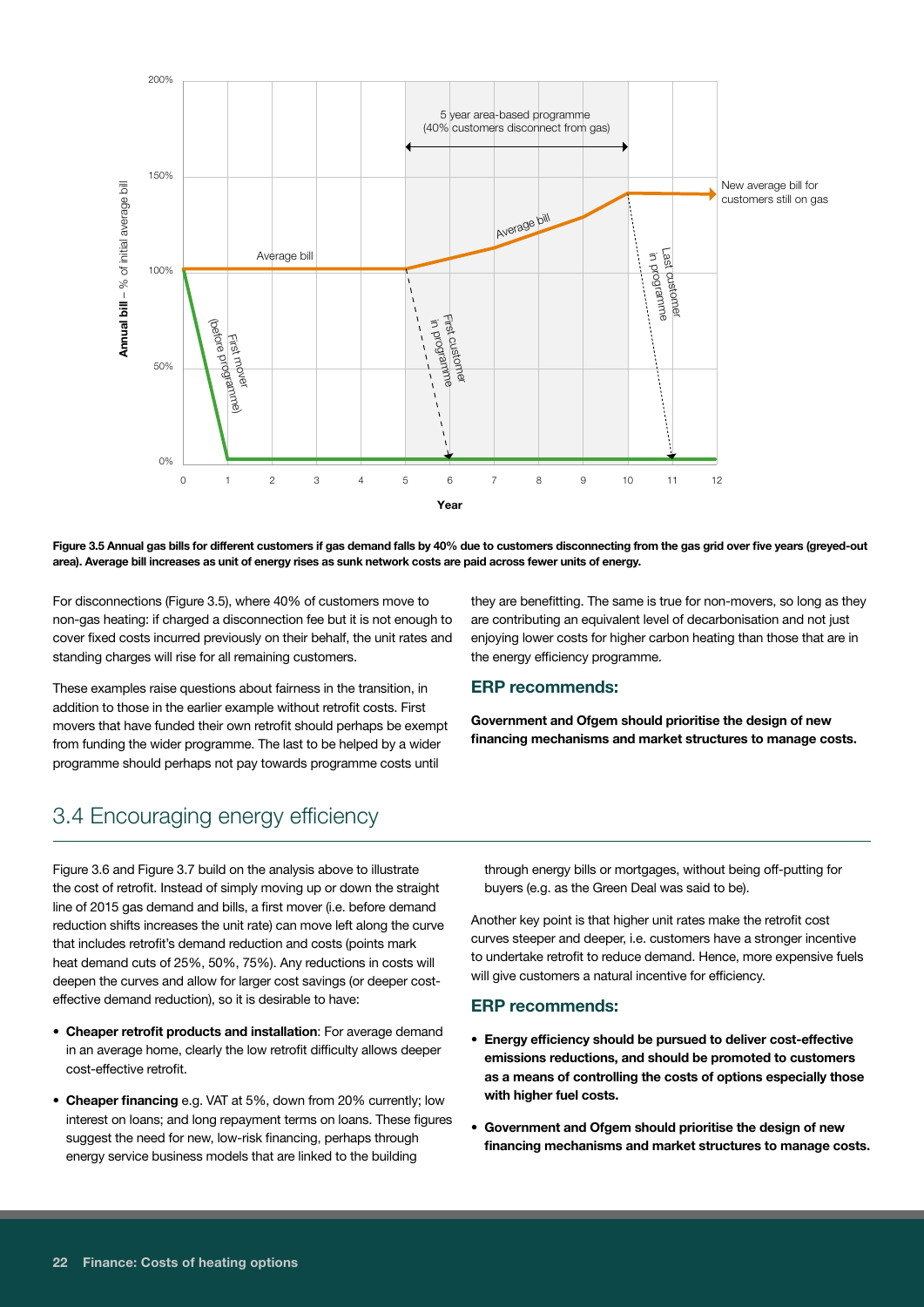

Figure 3.6 Annual costs (energy bill plus capital repayments) for retrofit at different degrees of difficulty. Easier retrofit is lower cost and delivers greater reductions for same investment. Costs rise unevenly as unit cost of energy increases to sunk network costs.



Figure 3.7 Impact on annual payments from different retrofit financing options, including lowering VAT on retrofit to 5%, repayments over a shorter term and higher interest rate on capital loan. Greater demand reduction increases the annual payments. Low cost finance (e.g. reducing VAT) reduces the extent of increase in annual payments and could encourage greater demand reduction. High cost of financing makes even small retrofit investments expensive.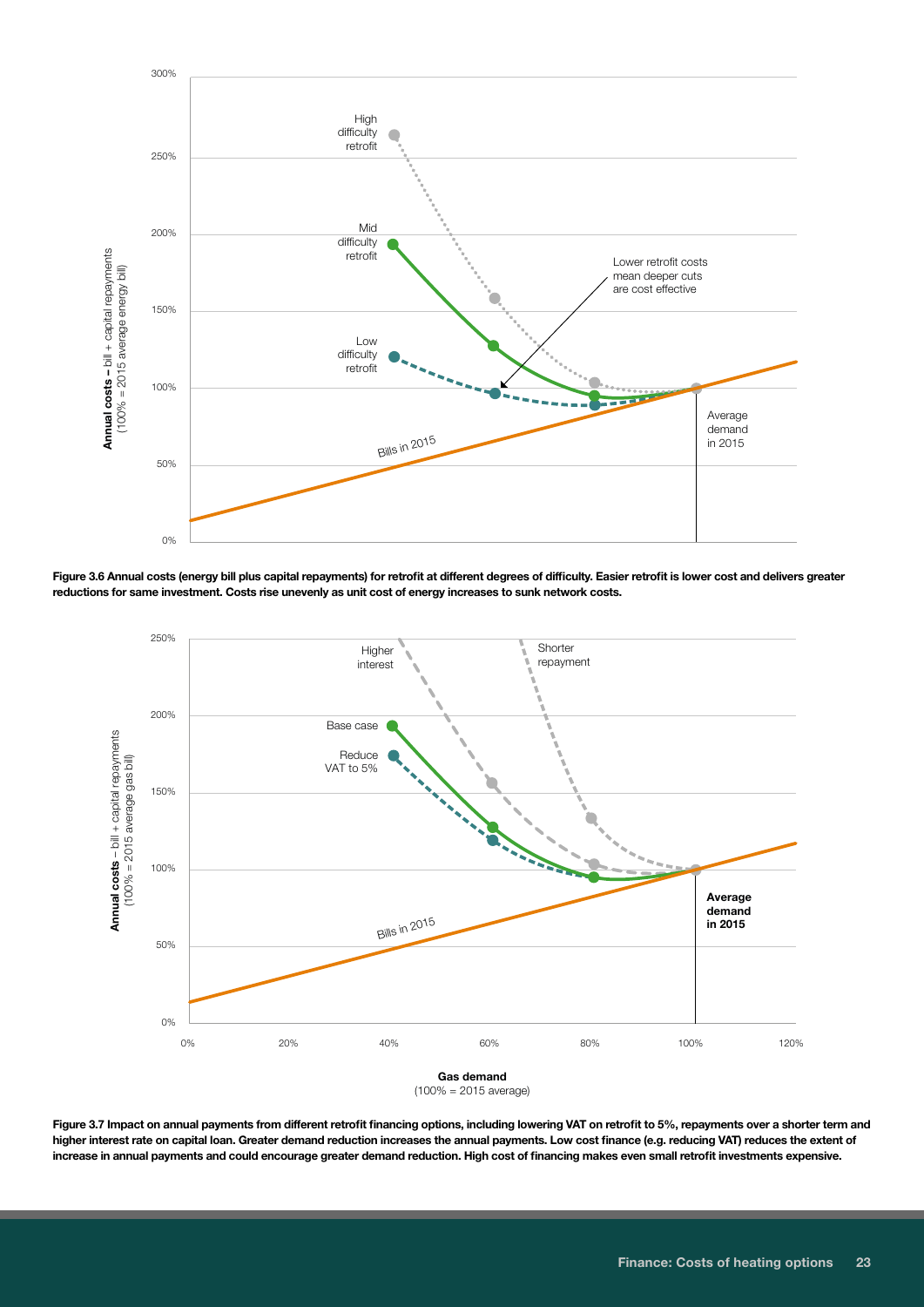# 4 Governance

Developing a decision-making framework will be important for the success of the transition. The current lack of clear allocation of roles and responsibilities across decision makers and a lack of coordination could lead to problems.19 A strategy is needed for how the transition will be managed, which brings together and coordinates the diverse range of interested parties, including the public, and sets out clear decision-making frameworks.

# 4.1 Overview of decision makers

Numerous different organisations and around 30 million households and businesses all have some role in decarbonising the UK's heating. Figure 4.1 summarises broad objectives at national, local and customer levels, along with their decision-making powers at present and how these powers might change in the future. National and local decisions will need to be aligned to create policies and incentives that avoid conflicting with broader objectives. Key points include:

• Central government should set out the strategy and incentives for the efficient allocation of low-carbon energy across the economy, and its interaction with other energy-related policies. Energy efficiency should be promoted as a no-regret option and funded accordingly, with benefits to the consumer and to the wider economy.

Local solutions need to be aligned with overall national constraints, and coordination is needed across policy objectives (e.g. fuel poverty, industrial strategy, etc.). This section considers questions about who decides which options to use, and potential complications and conflicts that might arise.

- Local level proposals should be developed for deploying appropriate option or options. These will need to be well informed and resourced, taking account of local and national constraints, while managing costs for customers (both switching networks and staying put).
- Customers should be properly involved in the local processes, to minimise the numbers declining the proposed option and hence harming its cost-effectiveness.



Figure 4.1 Future powers and decision-making roles for national government, local actors and customers (right) need to be aligned with the broad objectives of transition (middle). The current policies (left) risk (red arrows) conflicting with the objectives. Future coordination increases opportunity of meeting objectives (green arrows).

<sup>&</sup>lt;sup>19</sup> Frontier Economics 2016 Regulation of Gas Grid for CCC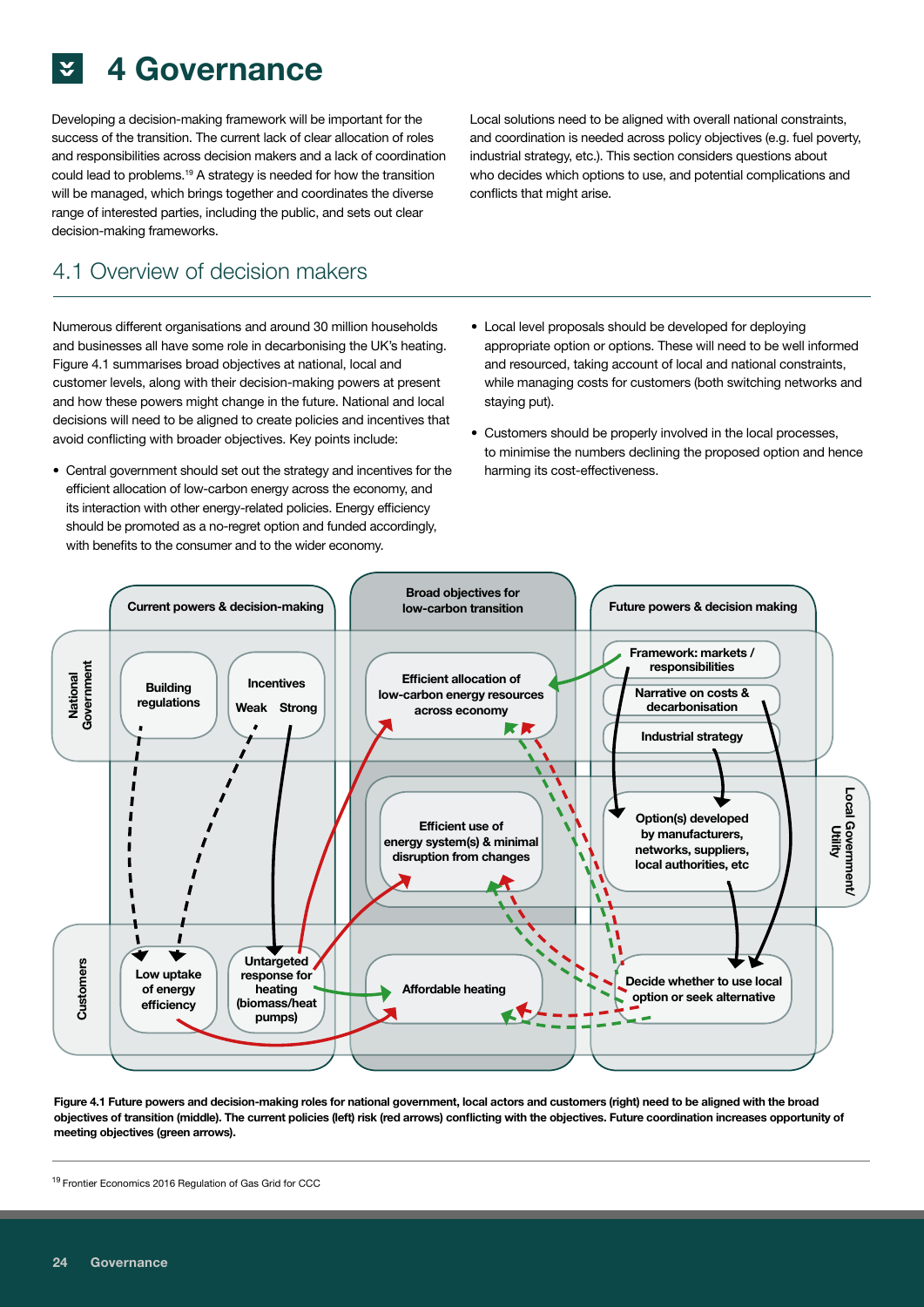Managing the interactions between the critical requirements of the heat system and other sectors, and wider policy objectives, will be vital to enabling an effective transition to low-carbon heat.

### Industrial strategy

Heat strategy should seek to influence (and align with) industrial strategy that could impact upon availability of fuels or feed-stocks in certain areas. Industries that can switch to hydrogen would strengthen the case for using hydrogen for heating in their areas. Industrial sites that emit large quantities of unused heat could become sources for heat networks (or for charging inter-seasonal thermal stores);<sup>20</sup> industrial strategy could provide confidence that these sources would remain.

Export opportunities for UK-manufactured heating technologies, or its leading expertise in system integration, should be supported. Opportunities may be limited for existing heating options (e.g. heat pumps), but new technologies such as hydrogen could offer scope, drawing on the UK's leading expertise and companies building electrolysers and fuel cells. Early development of hydrogen appliances could open an international market to other countries considering using 100% hydrogen, although manufacturers might reassign existing factories in each country rather than develop an international trade in appliances. Hydrogen for industrial and commercial heating could be more significant, leading to opportunities to export expertise and equipment.

## Energy security

Switching to low-carbon energy is likely to lead to net imports of energy, raising questions about energy security. Replacing gas with 100% hydrogen will increase gas imports initially, as most hydrogen will be produced from methane. While the supply risk is reduced by the diversity of sources, it is still exposed to price volatility. In the long term, decarbonising hydrogen will mean it producing it from renewable sources. Extensive use, will mean gas will be replaced by hydrogen imports; the diversity of supply will depend on global uptake and scale of international trade.

UK energy production is seen as a more secure resource, but all of the options face challenges: indigenous shale gas will not be acceptable due to unavoidable methane emissions during extraction; and the availability of bio-energy feedstocks is uncertain.

## Allocation of low-carbon energy resources

Government incentives for using bio-energy for transport, power and heating have been likened to a 'bidding war' between departments; a clear process is needed to define best use of this limited resource.<sup>21</sup> A suitable carbon price would help with allocation and inform customers of the true cost of high-carbon fuels: at present a carbon price is charged on gas for power generation but not for use in buildings.

Non-area-based incentives (e.g. Renewable Heat Incentive (RHI)) can add infrastructure issues, e.g. heat pumps used in areas with grid constraints or not used in areas with spare capacity and spare renewable power.

## Social policies

Some health issues can be addressed by improvements to heating systems and energy efficiency, e.g. 'boilers on prescription'. Fuel poverty is inextricably linked with energy policy, but debates about the affordability of energy bills will become sharper as costs increase (due to carbon pricing for gas and costs of low-carbon options). Arguably the issues should be addressed separately, but any targeted programme needs to be coordinated with heat policy so the distributional impacts of higher standing charges or unit rates do not negate the benefits of the scheme.

## Promoting energy efficiency

Improving energy efficiency is a no-regrets option: almost all buildings could deploy measures that would pay back over a few years, along with further, more ambitious improvements, which would pay back given appropriate long-term financing. It also reduces the overall UK heat load (and hence also peak load), reducing the strain on low-carbon energy sources and on network capacity, making the transition easier.

The Government should assign improving the energy efficiency of building as a national infrastructure programme. Such a programme would need robust incentives that encompass hard to treat buildings, delivering solid wall insulation, where the high costs are a barrier to deployment.

Over 90% of existing homes (and 65% of workplaces) will still exist in 2050. The first step to reducing their emissions should be to apply cost effective demand reduction (e.g. by improving the fabric of the building). Levers that are not fully used include: building regulations that apply when undertaking renovations and extensions; regulations and finance for the private rental sector, without the get-out of 'no upfront cost'; access to finance for social housing providers; and incentives for home-owners e.g. lower taxation or mortgage rates.

New-build poses a risk to the UK's decarbonisation aims, but offers the easiest step to implement and justify, if build standards are improved now, avoiding unnecessary strain on low-carbon resources. If fabric energy efficiency standards for new-build are improved and enforced, heat demand would rise by only  $~3\%$  by 2050<sup>22</sup> (with minimal or zero impact on house prices<sup>23</sup>). While current standards would lead to an increase of 10-20% in heat demand, or require alterations which would add to logistical and financial pressures of the transition.

23 See discussion in: ERP 2016, Heating Buildings

<sup>&</sup>lt;sup>20</sup> Inter-seasonal thermal storage is still at the development stage, but there are plans for trials to charge stores at industrial sites, transport the stores to commercial buildings, and release the heat later.

 $^{21}$  See Committee on Climate Change bioenergy hierarchy, Bioenergy Review 2011

<sup>&</sup>lt;sup>22</sup> Homes currently account for ~75% of building floor area (workplaces ~25%), growing by over 25% by 2050 (30% in housing, 15% in workplaces). 2016 new-build regulations allow a specific heat demand of ~45kWh/m<sup>2</sup> per year – about one third the average for the UK's existing stock (hence ~10% increase in demand). Most buildings do not perform according to design (hence the potential 20% increase). By comparison, Passivhaus standards are 15kWh/m<sup>2</sup> per year (hence a ~3% increase). Proper enforcement of standards would be needed.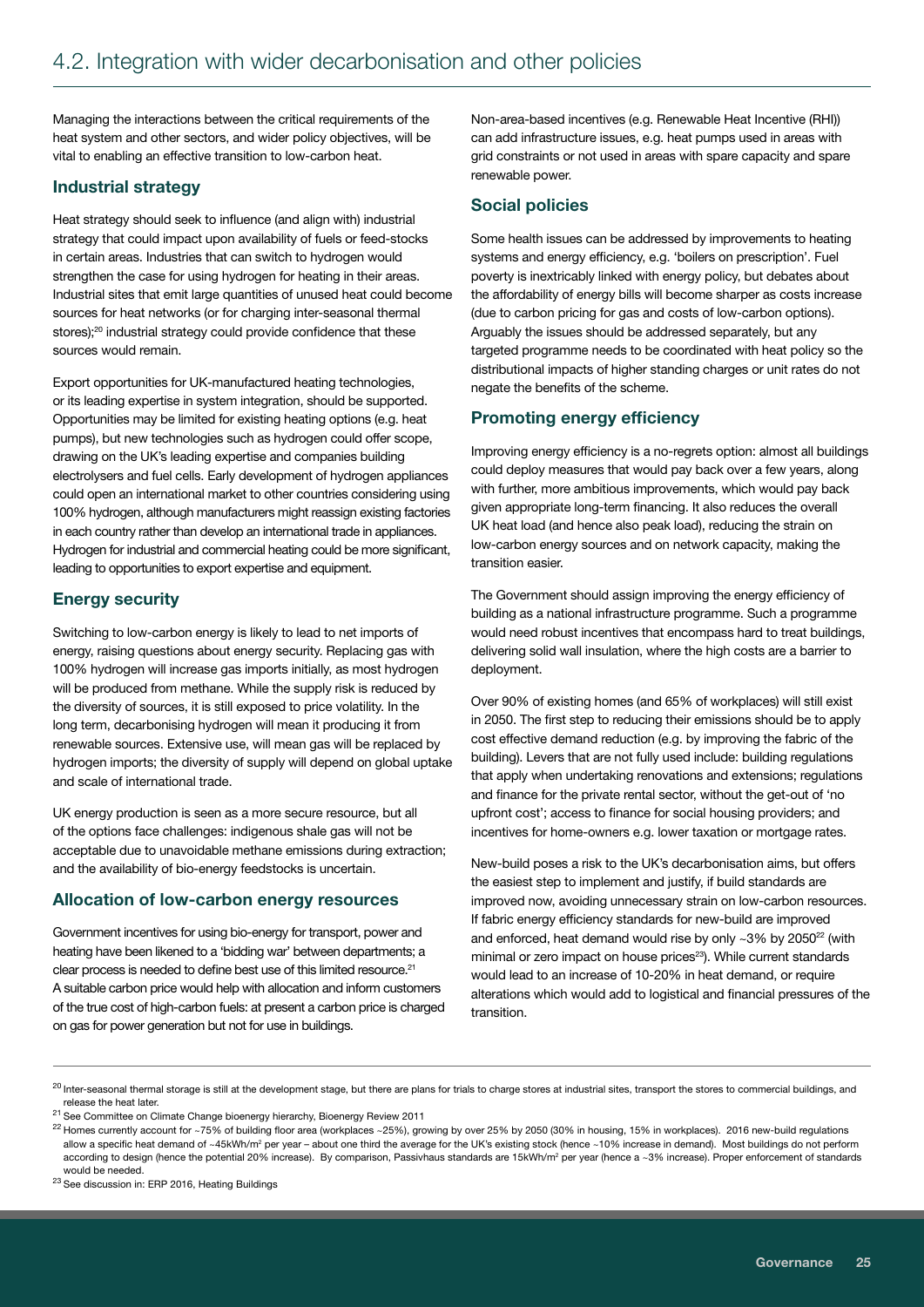New-build affects heating system options. Customers could be frustrated if they assumed (understandably) that new buildings with gas are ready for the future, but then face making changes. Newbuild offers an opportunity to 'show case' low-carbon options, e.g. heat networks, electric resistive heating (cheaper and sufficient with good insulation) or electric air-source heat pumps (synergies with ventilation in draught-proofed buildings). But, installing gas limits this exposure, which could make it harder to persuade customers about alternatives.

Installing a low-carbon option from the outset is arguably lower risk, removing the need for future changes. While a new-build using gas could simply transition to a low-carbon gas, it relies on those gases delivering. Over the next few years, before there is clarity about the role of hydrogen, between 500,000 and 1,000,000 new homes will have been built; in the event that hydrogen cannot deliver, these new buildings add to the challenge of implementing an alternative.

## ERP recommends:

- The heat decarbonisation strategy needs to take account of wider policies, including allocation of low-carbon energy resources for transport, industry and power generation.
- Government needs to develop a robust retrofit energy efficiency programme for existing buildings to reduce the overall cost of the transition. High efficiency standards for new-buildings need to be set and enforced.

# 4.3. Developing and delivering options

There is debate about the balance between planning and markets (e.g. whether resources should be allocated strategically or firstcome-first-served), and between national and local decision making (e.g. whether local options should be guided by a national framework). However, the question is rather who should undertake these tasks, as some issues will need to be decided nationally, and, at the very least, local plans will be developed to seek economies of scale or to manage disruption.

Local Authorities are often cited as being best-placed to understand the needs and opportunities of the local area and to co-ordinate activities. In addition to their various roles and powers, having the ambition to lead local heat decarbonisation requires:

- resources, which are patchy across the UK;
- sufficient powers to co-ordinate action, or at least add weight to other decision makers e.g. Ofgem;
- greater fund-raising rights to facilitate their part in any local plans;
- access to data from many sources e.g. electricity Distribution Network Operators (DNOs) and Gas Distribution Network (GDNs) companies.

Energy companies (producers, networks, suppliers, ESCOs, heat networks, etc.) are leading some of the main research and demonstration projects, and will be delivering major projects, but greater clarity is needed as their future role in decision-making. Energy network companies have the best overall view of the network assets and their operation, which will be enhanced as smart meters are rolled out. Network companies will play an important role in developing regional strategies, in order to utilise and plan their networks efficiently.

From a technical perspective, DNOs and GDNs are well-placed to determine optimal local options for using or expanding existing infrastructure, but some form of 'arbitration' would be needed to ensure that wider perspectives are incorporated and to reconcile any conflicting views.

The critical step is to win support from customers. It would be a stepchange in network companies' relationship with customers, to move from being largely invisible, to promoting major changes. Energy service companies (ESCOs) are a growing business model that could potentially bridge the gap between technical expertise and customer engagement.

Given the national constraints and interplay with other policies, no individual areas should propose options in isolation. And given the complex mix of roles, no single organisation can propose and deliver local heat options. This all points to the need for a national body to oversee the heat transition, providing a national strategy for using low-carbon energy resources and potentially assisting organisations to co-ordinate their activities for local delivery.

### ERP recommends:

A heat delivery body should be set-up to facilitate the decisionmaking processes and coordinate national, local and commercial decision making.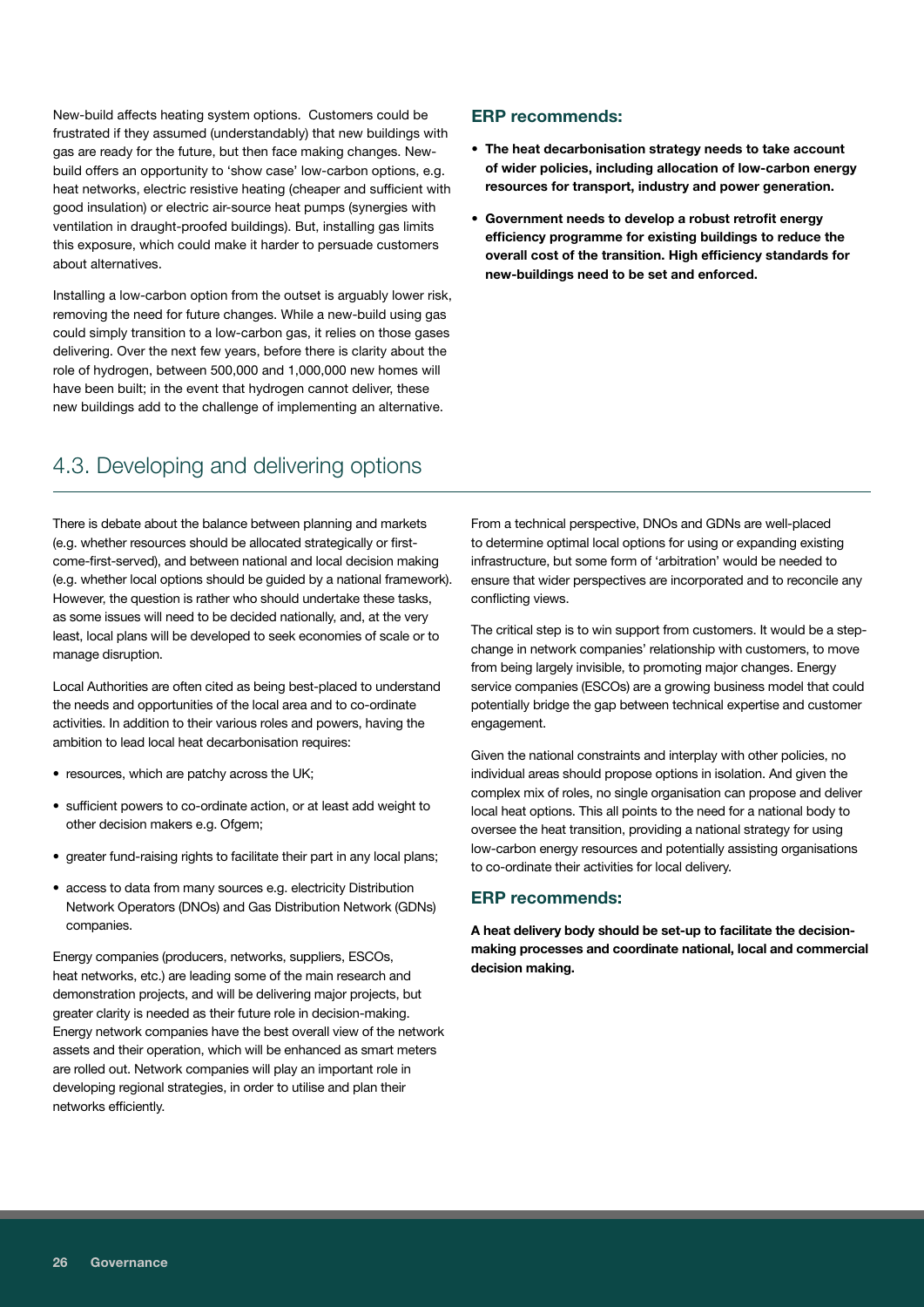Customer decisions are important at present and will be important during the widespread transition; as such, public engagement is a critical part of the national strategy and local options.

## First-movers

Action by customers ahead of the main transition to low-carbon heat is positive in that it can bring immediate benefits and reduce the future challenge. However, it could be undertaken in a more coordinated manner to increase benefits and reduce issues, e.g. RHI does not currently take account of wider issues (see section 4.2). As noted in the Finance section, first movers for energy efficiency (albeit there are not many, owing to limited incentives) will reduce their energy bills, but would have to pay the cost of the retrofit. But they would miss out on economies of scale that other customers would enjoy if an energy efficiency programme came to the area. Furthermore, there would be the distributional question of whether first movers should contribute to paying for the wider programme. Similarly, having made investments to significantly reduce their own heat demand, customers could undermine a local plan by being reluctant to invest in high-cost technology, such as heat networks or network upgrades, thereby reducing the case for network changes. The area-wide option that is most likely to remain viable is to reduce heat load, i.e. following first-movers.

## Widespread transition

The transition will be facilitated by more than just rules, and to treat it as a legal exercise risks a public backlash: it has to involve honest engagement in advance with the public about the motivations, costs and benefits, as well as ongoing engagement about challenges and concerns. Examples of legal and engagement issues (most of which apply to a transition from any system to any other system) include:

#### Before

• Which organisation(s) would be seen as impartial and hence be more likely to win customers' support for change?

#### During

- If a customer resisted a proposed change in their building, could they be compelled to allow it, and could they appeal?
- Who would advise the customer on alternatives and their impacts?
- Would a network company have the right to disconnect them (applicable to gas)?
- Conversely, could there be any circumstances in which a network had to be kept in operation to service a small number of customers, e.g. in a local community?

#### **After**

- If a customer was disconnected from gas, would anyone have a duty to provide temporary alternative services (heating, hot water and cooking)?
- Would anyone have a duty to provide the customer with a long-term solution?
- If a subsequent owner of the building wanted the heating option that the previous owner refused, would they be charged the full incremental cost of the one-off work? Would that full cost naturally be reflected in the sale/rental price?

Even if the transition progresses well, such that the majority of the public agrees to changes to their buildings and heating systems, there will almost certainly be some that do not and who would have to move to an option that was not favoured in their area. Moving to biomass would add to pressure on that limited resource; moving to an electric heat pump could trigger upgrades that a local plan sought to avoid; and rejecting all low-carbon options and moving to coal or oil would ultimately lack financial logic as carbon pricing came to bear.

## ERP recommends:

Early engagement with the public is crucial, combined with a clear narrative about energy costs and decarbonisation.